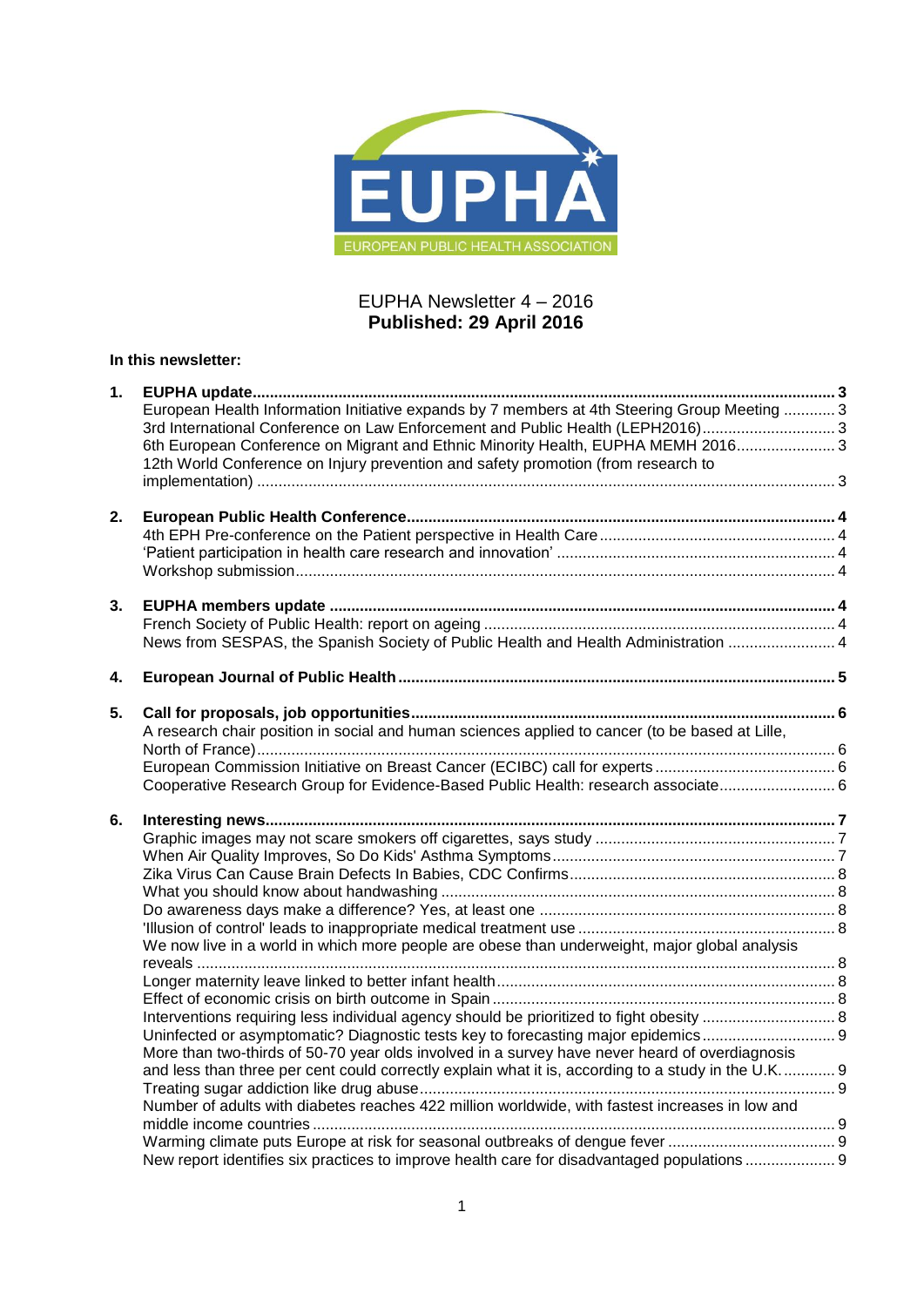| Media coverage of celebrities with breast cancer influencing rise in double mastectomy |  |
|----------------------------------------------------------------------------------------|--|
|                                                                                        |  |
|                                                                                        |  |
|                                                                                        |  |
|                                                                                        |  |
|                                                                                        |  |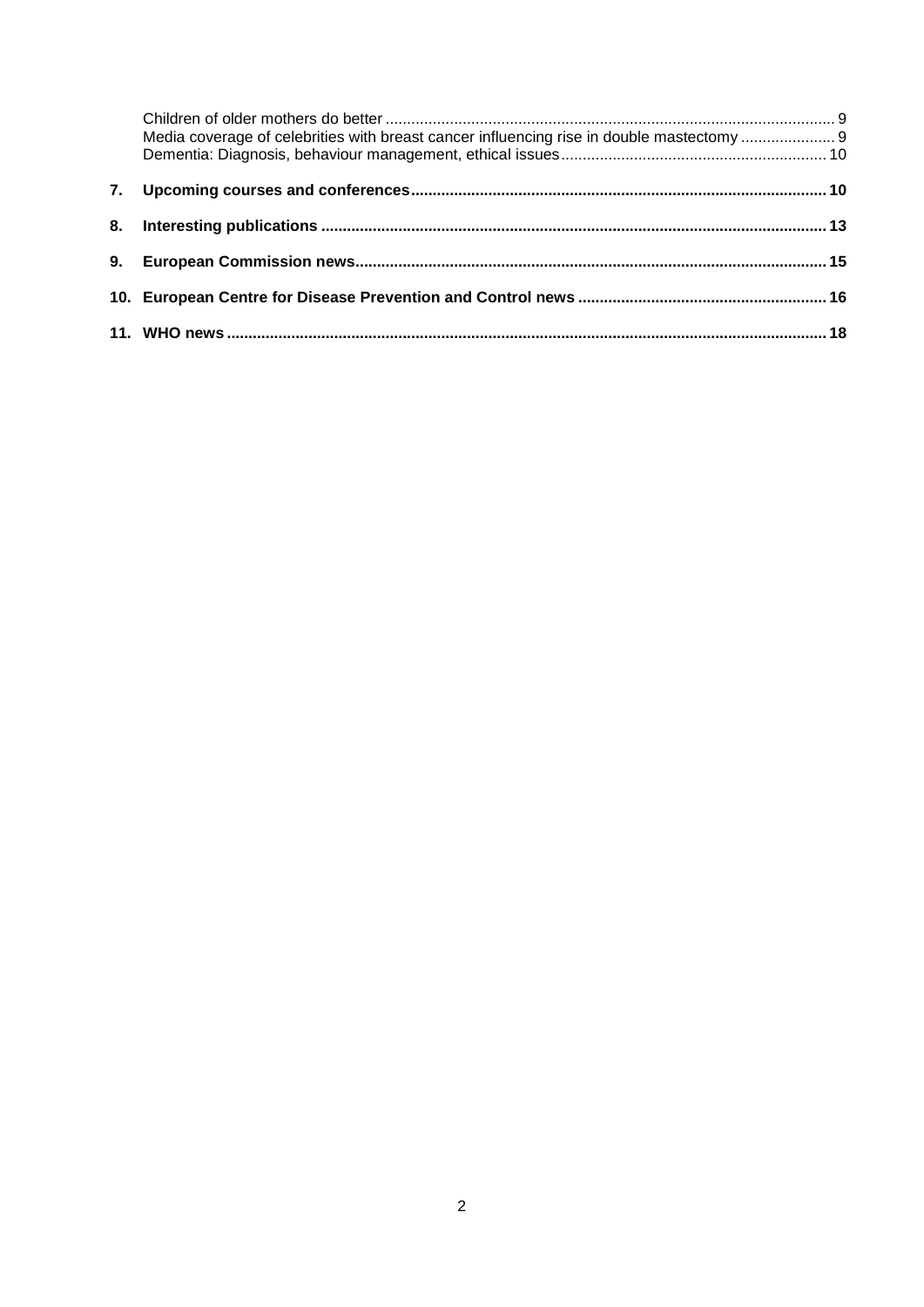# <span id="page-2-0"></span>**1. EUPHA update**

## <span id="page-2-1"></span>**European Health Information Initiative expands by 7 members at 4th Steering Group Meeting**

Georgia, Lithuania, Malta and Portugal are the latest Member States to be welcomed to the European Health Information Initiative (EHII) alongside new institutional members Public Health England (PHE), the **European Public Health Association (EUPHA)** and the Swiss Tropical and Public Health Institute. EHII now has 21 members who attended the meeting on 22 and 23 March 2016 at UN City in Copenhagen, Denmark.

The meeting was characterized by an emphasis on action with progress made on many fronts including the establishment of formal links with the European Union funded BRIDGE Consortium (Bridging Information and Data Generation for Evidence-based Health policy) and updates on joint data collection with Eurostat and the Organisation for Economic Co-operation and Development. [http://www.euro.who.int/en/data-and-evid...](http://www.euro.who.int/en/data-and-evidence/news/news/2016/04/european-health-information-initiative-expands-by-7-members-at-4th-steering-group-meeting)

EUPHA is pleased to be an active supporter of the following conferences:

## <span id="page-2-2"></span>**3rd International Conference on Law Enforcement and Public Health (LEPH2016)**

Learn more about LEPH2016 and register at [www.leph2016.com.](http://www.leph2016.com/) The conference will be held at the Meervaart Centre, Amsterdam from 2 - 5 October 2016. More information about the invited speakers go to [www.leph2016.com/program/invited-speakers/.](http://www.leph2016.com/program/invited-speakers/)

## <span id="page-2-3"></span>**6th European Conference on Migrant and Ethnic Minority Health, EUPHA MEMH 2016**



**Oslo, 23-25 June 2016**

Theme of the 6th European Conference on Migrant and Ethnic Minority Health is **'Equity – the Policy Practice Gap'**. Plenary sessions and presentations will focus on socio-demographic and political determinants for health and the policy environment with relevance for migrants, ethnic minorities, asylum seekers, refugees, undocumented migrants. Other topics include: access and quality of health care services; disparities and inequities, social exclusion and marginalization, health system responsiveness to diversity empowerment and levers for change, etc. **More information:** [EUPHA MEMH 2016.](http://eupha-migranthealthconference.com/)

## <span id="page-2-4"></span>**12th World Conference on Injury prevention and safety promotion (from research to implementation)**

Organised by the National Institute for Health and Welfare from 18 Sep 2016 - 21 Sep 2016 / Tampere, Finland

**More information:** [http://www.safecommunities.org.nz/events/12th-world-conference-injury](http://www.safecommunities.org.nz/events/12th-world-conference-injury-prevention-and-safety-promotion-safety-2016)[prevention-and-safety-promotion-safety-2016](http://www.safecommunities.org.nz/events/12th-world-conference-injury-prevention-and-safety-promotion-safety-2016)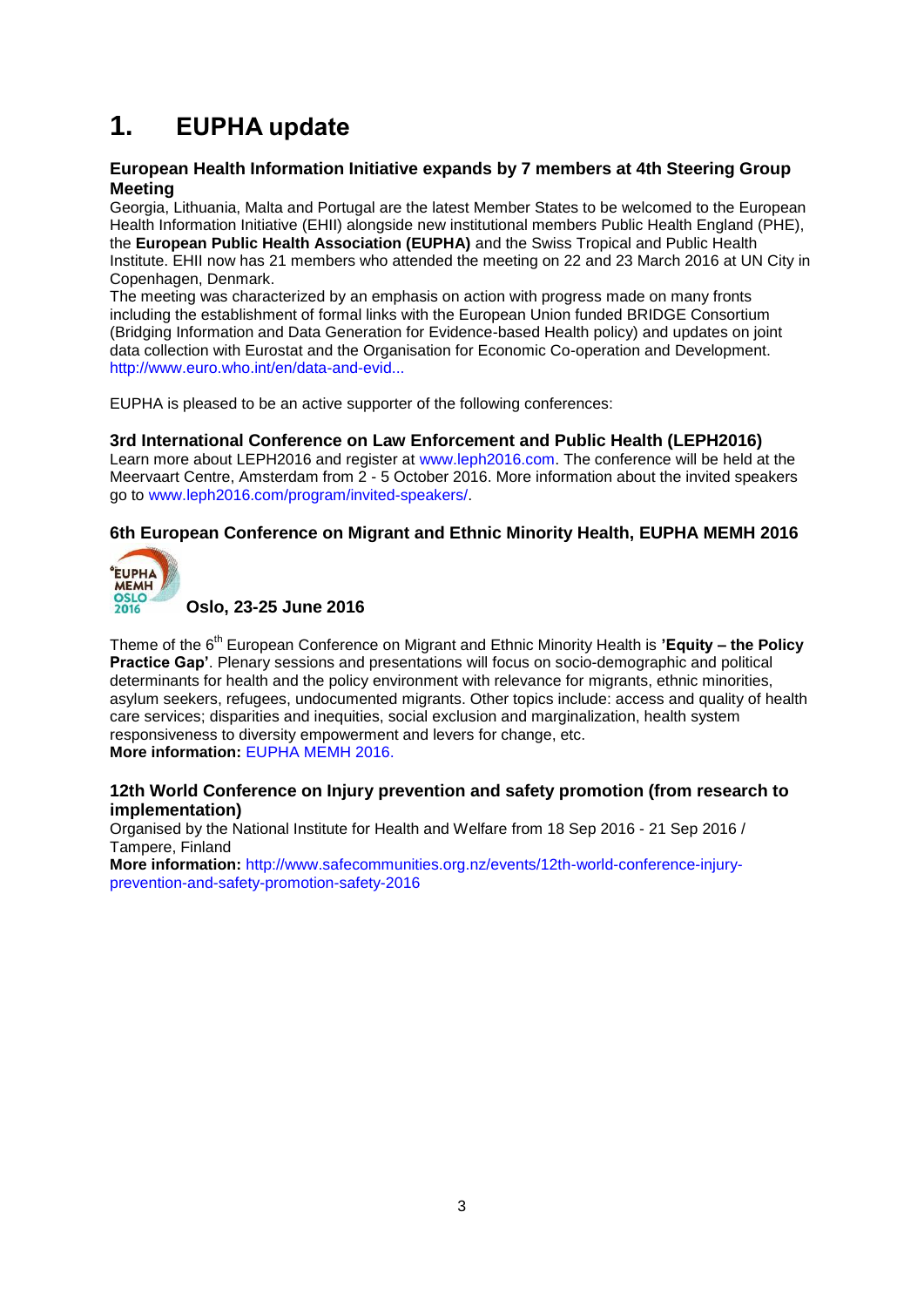## <span id="page-3-0"></span>**2. European Public Health Conference**





**9th European Public Health Conference: All for Health, Health for All Austria Centre Vienna, 9 - 12 November 2016**

## <span id="page-3-1"></span>**4th EPH Pre-conference on the Patient perspective in Health Care 'Patient participation in health care research and innovation'**

<span id="page-3-2"></span>Wednesday 9 November 2016, Austria Center Vienna

In the past decades the active contribution of patients and clients to health care research and innovation has become an important theme. Their input is relevant because, if health care is to become more patient-centered, it is essential to work together with patients and clients as partners from early on. Involving patients in research and innovation projects is likely to increase validity, feasibility and future acceptability.

However, there are several levels and strategies regarding patient participation. They vary from including individual patients as partners in the research or innovation team to organizing representative panels (e.g. NICE Citizens Council). This leads to another kind of input and different impact on projects. Some strategies are also more successful than others.

Furthermore, not every person is motivated or has the skills to participate actively. This leads to inequalities in patient participation and involvement.

In this Pre-conference, we want to share research and experiences regarding patient or client participation in health care research and innovation projects (e.g. designing and implementation of interventions, organizational innovations). Key-note speakers from the Netherlands and the UK will also address these topics.

Abstracts can be [submitted](https://ephconference.eu/abstract-workshop-submission-229) before May 1, 2016 through the EPH website.

The Pre-conference is organised by NIVEL (Netherlands Institute for Health Services Research) and the National Health Care Institute (Zorginstituut Nederland).

## <span id="page-3-3"></span>**Workshop submission**

Are you planning to submit a workshop to Vienna 2016? If you are, please note that you can now also select whether you are planning a regular workshop or a panel discussion. Please also note that for panel discussions, we need the contact details of each panelist. With this extra information, you will help us in setting the programme and avoiding overlap of speakers and panelists. Workshop [submission](https://ephconference.eu/abstract-workshop-submission-229) is still possible until 1 May 2016

## <span id="page-3-4"></span>**3. EUPHA members update**

## <span id="page-3-5"></span>**French Society of Public Health: report on ageing**

The SFSP has just published a report on ageing. [http://www.sfsp.fr/dossiers/dossiers.php...](http://www.sfsp.fr/dossiers/dossiers.php?cdossier=88)

## <span id="page-3-6"></span>**News from SESPAS, the Spanish Society of Public Health and Health Administration**

In the last two months, SESPAS has been involved in several issues. Early March the Spanish society mediated in the matter of the chickenpox vaccine, both in the [newspapers](http://www.elmundo.es/salud/2016/03/09/56df3601268e3e1c228b46b4.html) as well as in a [letter to the](http://www.sespas.es/adminweb/uploads/docs/Carta_Vicepresidencia2015.PDF)  [Government,](http://www.sespas.es/adminweb/uploads/docs/Carta_Vicepresidencia2015.PDF) and published a statement regarding the possible introduction of [pre-exposure](http://www.sespas.es/adminweb/uploads/docs/Posicionamiento%20SESPAS%20ProfilaxisPreExposicionVIH.PDF)  [prophylaxis of HIV.](http://www.sespas.es/adminweb/uploads/docs/Posicionamiento%20SESPAS%20ProfilaxisPreExposicionVIH.PDF) Furthermore, SESPAS also contributed to a [newspaper article on infant diabetes](http://elpais.com/elpais/2016/03/09/ciencia/1457543161_873075.html) and highlighted the need for public health measures to restrict the amount of sugar in children's food. Regarding the debate and confusion surrounding the October 2015 Decree restricting Nurses' prescription, SESPAS has published a [statement](http://www.sespas.es/adminweb/uploads/docs/Posicionamiento%20SESPAS%20Prescripcion%20enfermera.pdf) that proposes to derogate the Decree and organize a comprehensive working group including scientific societies to study the evidence and potential impact of the reorganizational measures proposed. In April SESPAS organized, together with the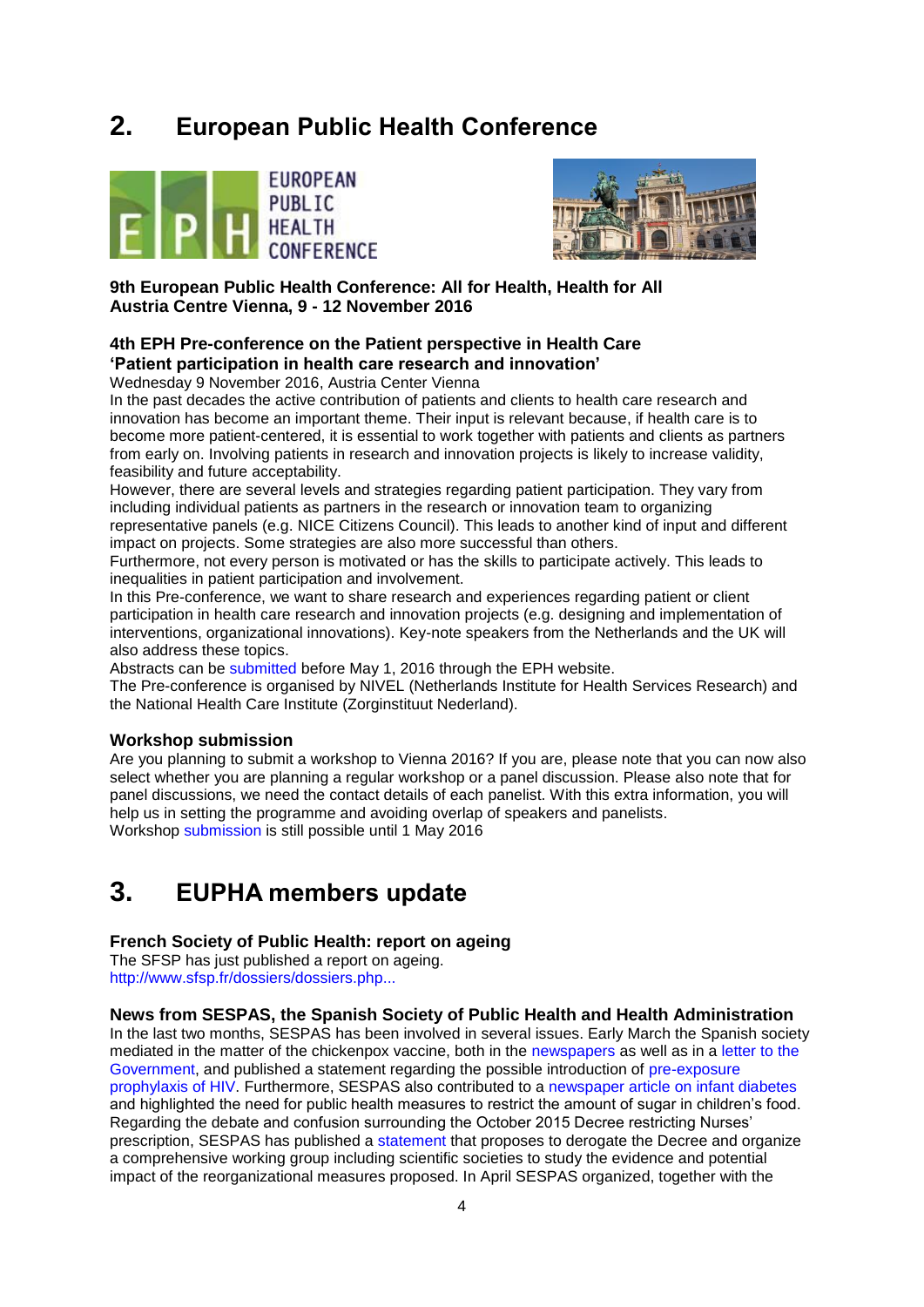*Organización Médica Colegial*, a [conference on iatrogenesis](http://www.cgcom.es/noticias/2016/04/16_04_04_jornada_iatrogenia) in which the deleterious effects of medicine and the ways of preventing and analysing them were discussed [\(video of the conference\)](http://euphapedia.eupha.org/newsletter/https:/youtu.be/FJEtN1-FE44). SESPAS also collaborates with the Ministry of Health in the development of the so called "Strategy of [the NHS for health promotion and prevention"](http://www.msssi.gob.es/profesionales/saludPublica/prevPromocion/Estrategia/estrategiaPromocionyPrevencion.htm) as part of its scientific committee. Together with For more information, please visit our website<http://www.sespas.es/>

# <span id="page-4-0"></span>**4. European Journal of Public Health**



[The European Journal of Public Health](http://eurpub.oxfordjournals.org/) is a multidisciplinary journal in the field of public health. The EJPH is published bimonthly. The journal provides a forum for discussion and debate of current international public health issues with a focus on the European region. In 2014, the impact factor of the journal is at 2.591. The 5-year impact factor is 2.512. The EJPH is the official journal of EUPHA.

## **Eur J Public Health Advance Access for April 23, 2016**

Do socioeconomic disparities in stroke and its consequences decrease in older age? Olivier Grimaud, Pascale Roussel, Alexis Schnitzler, Ryan Demmer, and Gwenn Menvielle Eur J Public Health published 23 April 2016, 10.1093/eurpub/ckw058 [\[Abstract\]](http://eurpub.oxfordjournals.org/content/early/2016/04/22/eurpub.ckw058.abstract?papetoc)

Moderators of physical activity and healthy eating in an integrated community-based intervention for older adults

Karla A. Luten, Arie Dijkstra, Sijmen A. Reijneveld, and Andrea F. de Winter Eur J Public Health published 19 April 2016, 10.1093/eurpub/ckw051 [\[Abstract\]](http://eurpub.oxfordjournals.org/content/early/2016/04/18/eurpub.ckw051.abstract?papetoc)

Referral of newly diagnosed chronic hepatitis B and C patients in six EU countries: results of the HEPscreen Project

Miriam Levi, Abby Falla, Cristina Taddei, Amena Ahmad, Irene Veldhuijzen, Giuditta Niccolai, and Angela Bechini

Eur J Public Health published 19 April 2016, 10.1093/eurpub/ckw054 [\[Abstract\]](http://eurpub.oxfordjournals.org/content/early/2016/04/18/eurpub.ckw054.abstract?papetoc)

Promotion of safety culture in Italian schools: effectiveness of interventions on student injuries Antonella Bena, Elena Farina, Manuela Orengia, and Denis Quarta Eur J Public Health published 19 April 2016, 10.1093/eurpub/ckw039 [\[Abstract\]](http://eurpub.oxfordjournals.org/content/early/2016/04/18/eurpub.ckw039.abstract?papetoc)

Health inequalities in the Netherlands: trends in quality-adjusted life expectancy (QALE) by educational level

Maria Gheorghe, Parida Wubulihasimu, Frederik Peters, Wilma Nusselder, and Pieter H.M. Van Baal Eur J Public Health published 16 April 2016, 10.1093/eurpub/ckw043 [\[Abstract\]](http://eurpub.oxfordjournals.org/content/early/2016/04/15/eurpub.ckw043.abstract?papetoc)

Unhealthy food consumption in adolescence: role of sedentary behaviours and modifiers in 11-, 13 and 15-year-old Italians Alberto Borraccino, Patrizia Lemma, Paola Berchialla, Nazario Cappello, Joanna Inchley, Paola Dalmasso, Lorena Charrier, Franco Cavallo, and Italian HBSC 2010 Group Eur J Public Health published 16 April 2016, 10.1093/eurpub/ckw056 [\[Abstract\]](http://eurpub.oxfordjournals.org/content/early/2016/04/15/eurpub.ckw056.abstract?papetoc)

Does unemployment cause long-term mortality? Selection and causation after the 1992–96 deep Swedish recession Denny Vågerö and Anthony M. Garcy Eur J Public Health published 16 April 2016, 10.1093/eurpub/ckw053 [\[Abstract\]](http://eurpub.oxfordjournals.org/content/early/2016/04/15/eurpub.ckw053.abstract?papetoc) **OPEN ACCESS**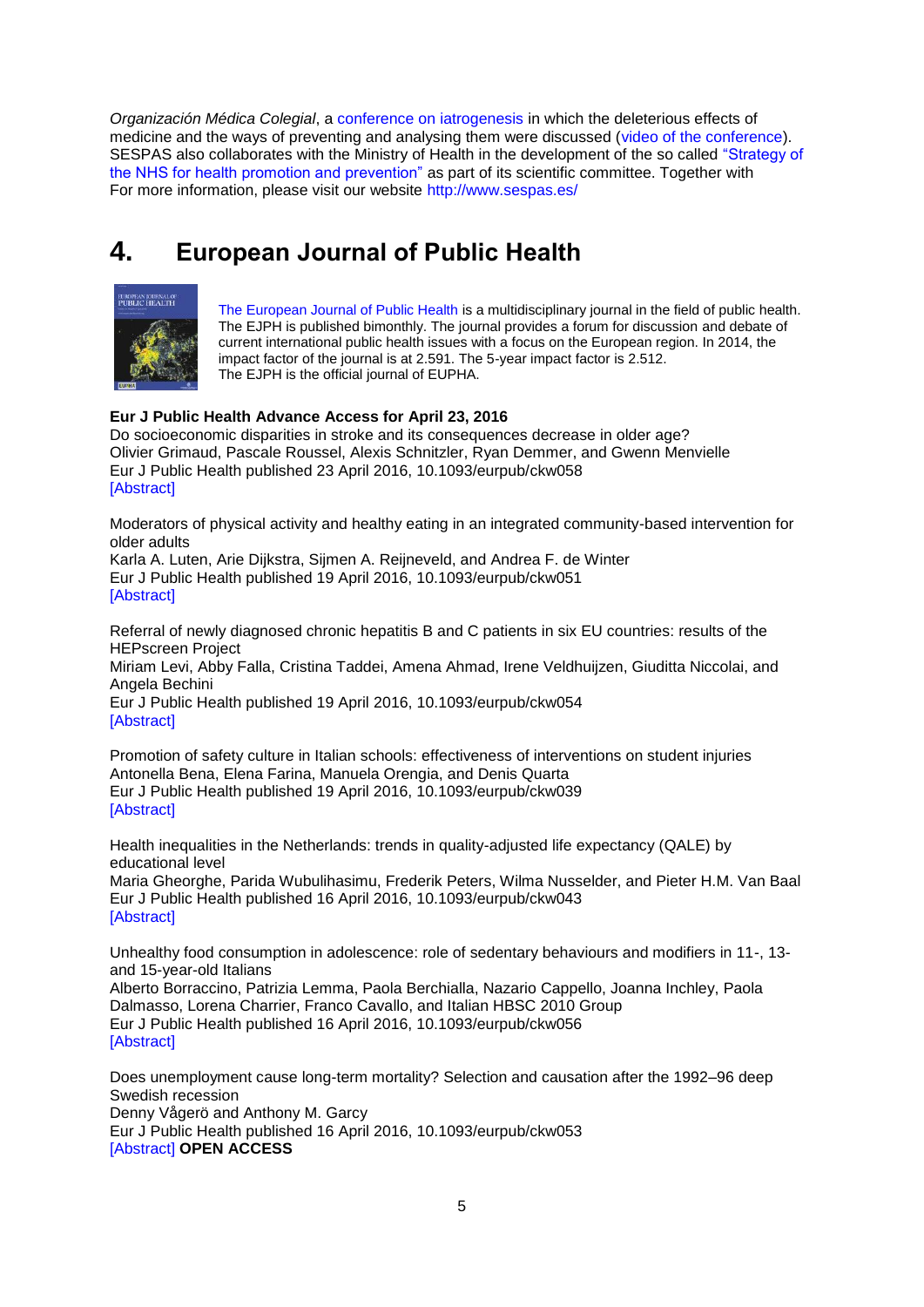Smoking may increase the risk of hospitalization due to influenza Pere Godoy, Jesús Castilla, José María Mayoral, Miguel Delgado-Rodríguez, Vicente Martín, Jenaro Astray, Núria Soldevila, Fernando González-Candelas, Ady Castro, Maretva Baricot, Sonia Tamames, Jordi Alonso, Juan C Galán, José María Quintana, Tomás Pumarola, Angela Domínguez, and the CIBERESP Cases and Controls in Pandemic Influenza Working Group, Spain Eur J Public Health published 16 April 2016, 10.1093/eurpub/ckw036 [\[Abstract\]](http://eurpub.oxfordjournals.org/content/early/2016/04/15/eurpub.ckw036.abstract?papetoc)

Child welfare clients have higher risks for teenage childbirths: which are the major confounders? Lars Brännström, Bo Vinnerljung, and Anders Hjern Eur J Public Health published 16 April 2016, 10.1093/eurpub/ckw057 [\[Abstract\]](http://eurpub.oxfordjournals.org/content/early/2016/04/15/eurpub.ckw057.abstract?papetoc) **OPEN ACCESS**

# <span id="page-5-0"></span>**5. Call for proposals, job opportunities**

## <span id="page-5-1"></span>**A research chair position in social and human sciences applied to cancer (to be based at Lille, North of France)**

The French National Cancer Institute in partnership with the University Lille 3 and the French cancer research sites SIRIC ONCOLille, is opening a research chair position in social and human sciences applied to cancer

This research chair is designed to help promote and strengthen fundamental and applied research in social and human sciences in the field of oncology by supporting the interactions with biomedical and clinical disciplines and by delivering a high-level training for students and professionals.

This chair is expected to contribute to the dissemination of knowledge and innovation in oncology for the benefit of patients and their caregivers. Interactions with the other French cancer centers research sites are expected.

The position is open to academics and researchers from France and other countries with a strong scientific background in Social and Human Sciences.

**Deadline for applications is 12th September 2016.**

More information (in french) is available at [http://www.e-cancer.fr/Institut-national-du-cancer/Appels-a](http://www.e-cancer.fr/Institut-national-du-cancer/Appels-a-projets/Appels-a-projets-en-cours/Chaire-de-recherche-en-SHS-2016)[projets/Appels-a-projets-en-cours/Chaire-de-recherche-en-SHS-2016](http://www.e-cancer.fr/Institut-national-du-cancer/Appels-a-projets/Appels-a-projets-en-cours/Chaire-de-recherche-en-SHS-2016)

For any scientific question, please contact: Pr Véronique Christophe, Lille 3 University veronique.christophe@univ-lille3.fr

## <span id="page-5-2"></span>**European Commission Initiative on Breast Cancer (ECIBC) call for experts**

The European Commission Initiative on Breast Cancer (ECIBC) is pleased to announce A CALL FOR EXPRESSION OF INTEREST FOR EXTERNAL EXPERTS

to support the development of the *European Breast Guidelines* and of the future *Quality Assurance Scheme for breast cancer services*. For more information on the project please visit our [web page.](http://ecibc.jrc.ec.europa.eu/home) The profiles needed include:

- General practitioner
- Guideline developer methodologist
- Clinical pharmacist (oncology experience required)
- Nutritionist (experience on cancer required)
- IT scientist with experience in cancer information systems

Rehabilitation professional (e.g. physiotherapist with experience in lymphedema, social worker, etc.)

- Breast cancer pathologist
- Radiographer

Please note that a single expert may cover more than one competence. **Deadline for applications: 10 May 2016 (Midnight CET).**

Please find all relevant information to apply at: [http://ecibc.jrc.ec.europa.eu/-/call-for-expression-of](http://ecibc.jrc.ec.europa.eu/-/call-for-expression-of-interest-for-external-experts)[interest-for-external-experts](http://ecibc.jrc.ec.europa.eu/-/call-for-expression-of-interest-for-external-experts)

## <span id="page-5-3"></span>**Cooperative Research Group for Evidence-Based Public Health: research associate**

Post-Doc / Research Associate, 1 full-time position for 3 years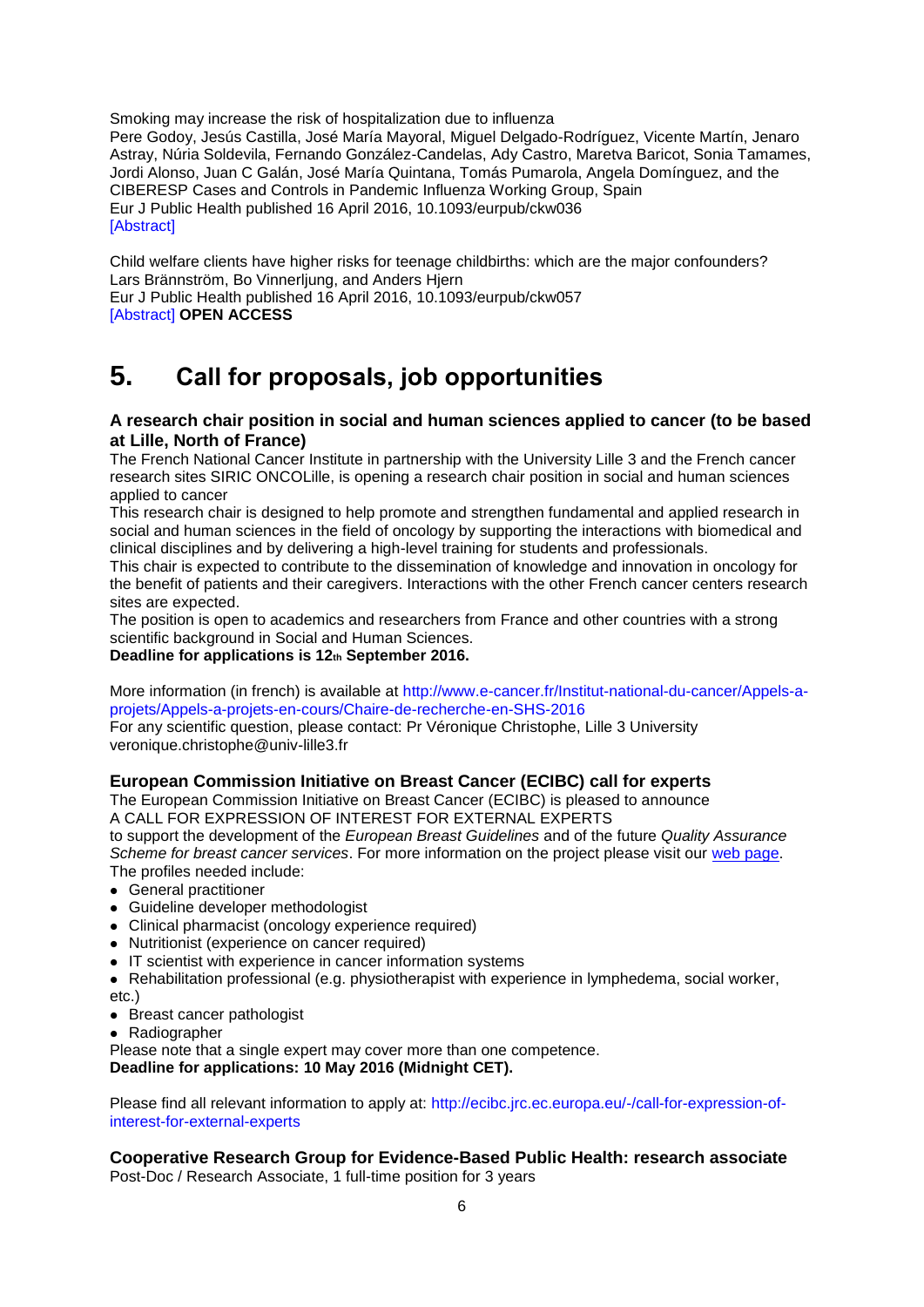Expected starting date: June 1st, 2016 (negotiable)

Applications are reviewed on a rolling basis until position is filled.

The University of Bremen (Institute for Public Health und Nursing Research) and the Leibniz-Institute for Prevention Research and Epidemiology - BIPS GmbH initiated jointly a Cooperative Research Group for Evidence-Based Public Health. The interdisciplinary research program intends to apply quantitative and qualitative research approaches to policy relevant research questions, in particular concerning life-style related risk factors (e.g. obesity, alcohol, smoking) for chronic diseases. The successful applicant will have experience in—or show the capacity of—conducting policy relevant (population-level) public health research. The role of the applicant in the research group is

- participating in the general research work of the research group
- collaboration on research proposals for external grants
- pursuing own research topics which fit into the general framework of the research group
- The applicant should have experience in one or more of the following research topics:
- modelling or projecting population-level health consequences of changes in risk factor exposure
- comparative cost-effectiveness analysis for population level interventions
- public health economics
- analysis of household-level data for policy analysis

The position requires a (nearly completed) PhD or equivalent publication experience in one of the following or related areas:

- Economics
- Health Economics / Public Health
- Demography / Statistics

Candidates with little or no background in public health but strong expertise in economic or quantitative modelling are encouraged to apply.

There are no teaching obligations.

We welcome applications from highly qualified and motivated early-career scientists of all nationalities. Disabled applicants with identical technical and personal qualification will be given preference. The applicant will be employed full time by the BIPS.

Please visit also our homepage: <http://www.ebph.uni-bremen.de/> Direct any inquiries to Prof. Dr. Stefan K. Lhachimi [\(Lhachimi©BIPS.Uni-Bremen.de\)](javascript:linkTo_UnCryptMailto() are welcome.

If you are interested, please send your complete application: cover letter, curriculum vitae, copies of key publications (English, peer reviewed) and details of three contactable referees as soon as possible via email, quoting the reference number **A06/16** until **May 1st, 2016** to Leibniz–Institut für Präventionsforschung und Epidemiologie – BIPS GmbH

Personalverwaltung: Michaela Modde, Achterstraße 30, 28359 Bremen, [modde@bips.uni-bremen.de](mailto:modde@bips.uni-bremen.de)

## <span id="page-6-0"></span>**6. Interesting news**

## <span id="page-6-1"></span>**Graphic images may not scare smokers off cigarettes, says study**

Images of disease and suffering should move smokers to kick the habit -- at least, that's the thinking behind graphic warning labels used on cigarette packages in much of the world. [https://www.sciencedaily.com/releases/20...](http://euphapedia.eupha.org/newsletter/https:/www.sciencedaily.com/releases/2016/02/160222144548.htm?utm_source=feedburner&utm_medium=email&utm_campaign=Feed%3A+sciencedaily%2Fscience_society%2Fpublic_health+%28Public+Health+News+--+Scien)

## <span id="page-6-2"></span>**When Air Quality Improves, So Do Kids' Asthma Symptoms**

Declining levels of air pollution in Southern California were linked to reduced rates of asthma and other respiratory conditions in children, a small longitudinal study showed.

Reductions in ambient air pollution over the course of 20 years were associated with significant reductions in bronchitic symptoms among all children. A 47% decrease in levels of particulate matter was linked to a 32% reduction in the likelihood of bronchitic symptoms in 10-year-old children with asthma (OR 0.68, P=0.002) and a 21% (OR 0.79, P<0.001) reduction among 10-year-olds without asthma, reported Kiros Berhane, PhD, of the University of Southern California in Los Angeles, and colleagues.

[http://www.medpagetoday.com/Pediatrics/A...](http://www.medpagetoday.com/Pediatrics/Asthma/57334)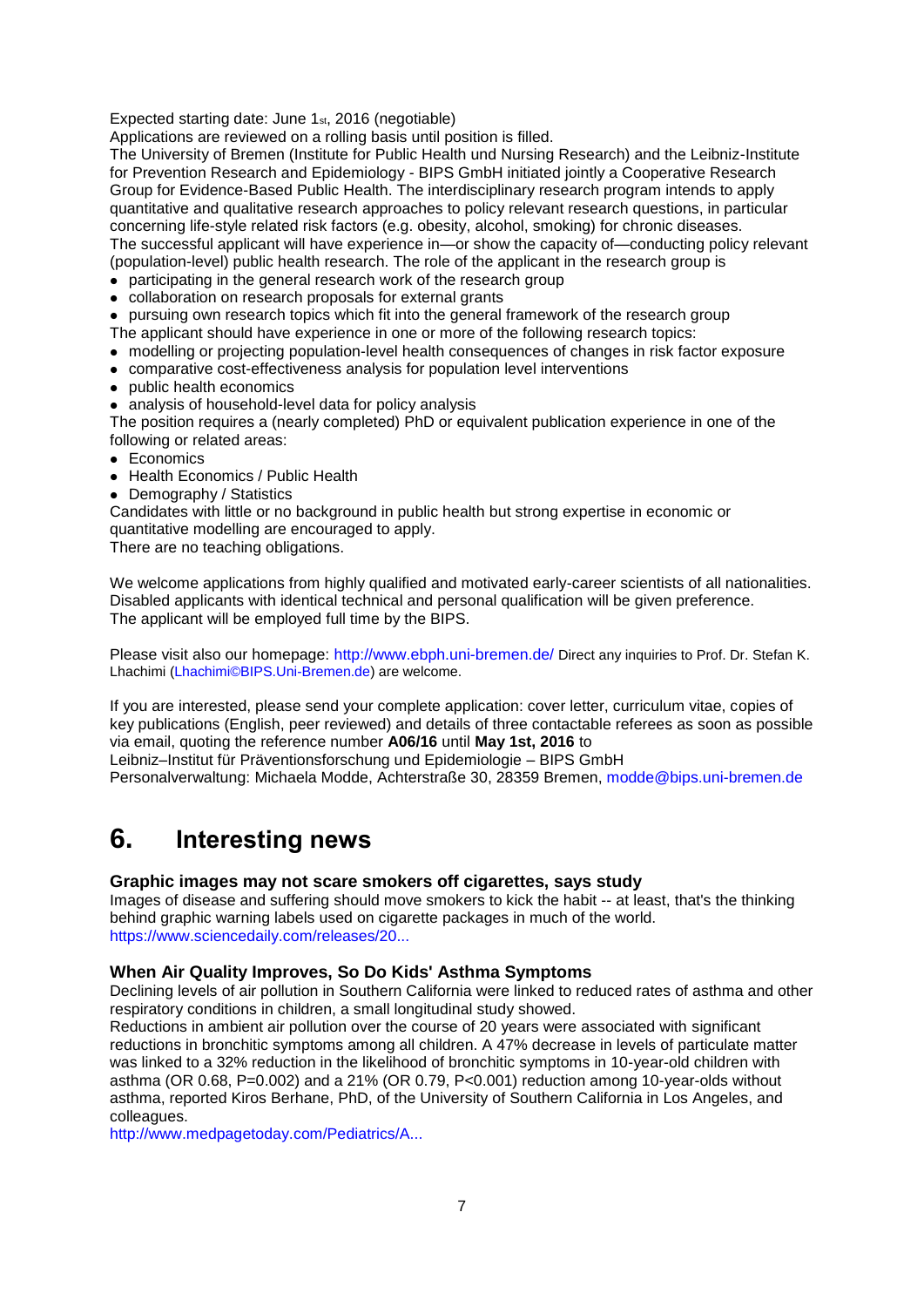## <span id="page-7-0"></span>**Zika Virus Can Cause Brain Defects In Babies, CDC Confirms**

After months of hesitation, U.S. health officials now say that the Zika virus is indeed the cause of severe brain damage in the infants of some women who were infected with the virus during pregnancy.

A CDC review published online Wednesday in the New England Journal of Medicine describes evidence of what U.S. health officials now call a causal relationship between the virus and a severe form of microcephaly and intracranial calcifications.

[http://www.npr.org/sections/health-shots...](http://www.npr.org/sections/health-shots/2016/04/13/474112727/cdc-confirms-zika-is-the-cause-of-severe-brain-defects-at-birth?utm_campaign=KHN%3A+First+Edition&utm_source=hs_email&utm_medium=email&utm)

## <span id="page-7-1"></span>**What you should know about handwashing**

Handwashing is one of the best ways to protect yourself and your family from getting sick. Handwashing is easy to do and it's one of the most effective ways to prevent the spread of many types of infection and illness in all settings—from your home and workplace to child care facilities and hospitals. Clean hands can stop germs from spreading from one person to another and throughout an entire community.

[http://www.cdc.gov/features/handwashing/...](http://www.cdc.gov/features/handwashing/index.html)

## <span id="page-7-2"></span>**Do awareness days make a difference? Yes, at least one**

Despite their ubiquity, it's hard to know whether awareness days actually make a difference. A new study showcases a method for teasing out the impacts of awareness days using big data and finds that at least one awareness day is having a big impact. [https://www.sciencedaily.com/releases/20...](http://euphapedia.eupha.org/newsletter/https:/www.sciencedaily.com/releases/2016/03/160331082503.htm?utm_source=feedburner&utm_medium=email&utm_campaign=Feed%3A+sciencedaily%2Fscience_society%2Fpublic_health+%28Public+Health+News+--+Scien)

#### <span id="page-7-3"></span>**'Illusion of control' leads to inappropriate medical treatment use**

A new perspective paper advocates for a comprehensive approach to recognize and manage 'therapeutic illusion' to improve use of medical treatments. The therapeutic illusion -- an unjustified belief in treatment -- has been proven in previous studies in different environments. Consistently, physicians have reported overestimating the benefits of inappropriate tests and treatments. [https://www.sciencedaily.com/releases/20...](http://euphapedia.eupha.org/newsletter/https:/www.sciencedaily.com/releases/2016/03/160330184242.htm?utm_source=feedburner&utm_medium=email&utm_campaign=Feed%3A+sciencedaily%2Fscience_society%2Fpublic_health+%28Public+Health+News+--+Scien)

## <span id="page-7-4"></span>**We now live in a world in which more people are obese than underweight, major global analysis reveals**

In the past 40 years, there has been a startling increase in the number of obese people worldwide- rising from 105 million in 1975 to 641 million in 2014, according to the most comprehensive analysis of trends in body mass index (BMI) to date, published in *The Lancet*. [https://www.sciencedaily.com/releases/20...](http://euphapedia.eupha.org/newsletter/https:/www.sciencedaily.com/releases/2016/04/160401074410.htm?utm_source=feedburner&utm_medium=email&utm_campaign=Feed%3A+sciencedaily%2Fscience_society%2Fpublic_health+%28Public+Health+News+--+Scien)

#### <span id="page-7-5"></span>**Longer maternity leave linked to better infant health**

For each additional month of paid maternity leave offered in low- and middle-income countries (LMICs), infant mortality is reduced by 13%, according to a new study by researchers from McGill University and UCLA Fielding School of Public Health. [https://www.sciencedaily.com/releases/20...](http://euphapedia.eupha.org/newsletter/https:/www.sciencedaily.com/releases/2016/03/160330123502.htm?utm_source=feedburner&utm_medium=email&utm_campaign=Feed%3A+sciencedaily%2Fscience_society%2Fpublic_health+%28Public+Health+News+--+Scien)

## <span id="page-7-6"></span>**Effect of economic crisis on birth outcome in Spain**

The unprecedented post-war European economic crisis which began in 2007 and the resulting fiscal austerity policies are generally considered to have had a negative impact on public health. A new study investigates the impact of the economic crisis on birth outcomes in Spain; specifically detailing temporal changes (from 2003-2012) in underweight at birth, birth weight being an important indicator of health outcomes throughout the life course.

[https://www.sciencedaily.com/releases/20...](http://euphapedia.eupha.org/newsletter/https:/www.sciencedaily.com/releases/2016/04/160405093456.htm?utm_source=feedburner&utm_medium=email&utm_campaign=Feed%3A+sciencedaily%2Fscience_society%2Fpublic_health+%28Public+Health+News+--+Scien)

## <span id="page-7-7"></span>**Interventions requiring less individual agency should be prioritized to fight obesity**

Public health interventions that require individuals to invest fewer individual personal and psychological resources are likely to be most effective and equitable; such "low-agency" approaches should therefore be central to public health action on diet and obesity, according to Jean Adams and colleagues from the Centre for Diet and Activity Research and MRC Epidemiology Unit, University of Cambridge, UK.

[https://www.sciencedaily.com/releases/20...](http://euphapedia.eupha.org/newsletter/https:/www.sciencedaily.com/releases/2016/04/160405161134.htm?utm_source=feedburner&utm_medium=email&utm_campaign=Feed%3A+sciencedaily%2Fscience_society%2Fpublic_health+%28Public+Health+News+--+Scien)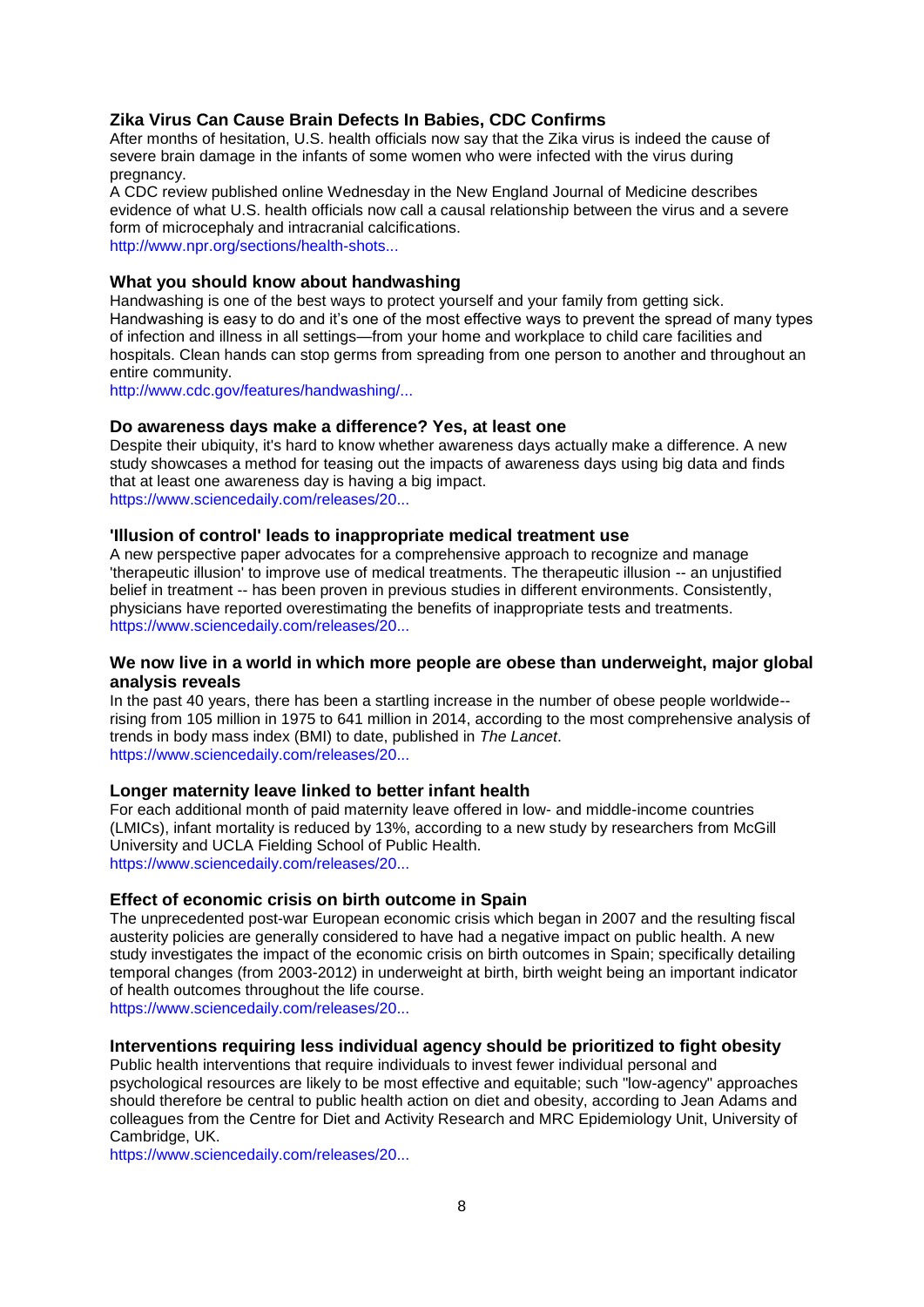## <span id="page-8-0"></span>**Uninfected or asymptomatic? Diagnostic tests key to forecasting major epidemics**

Major epidemics such as the recent Ebola outbreak or the emerging Zika epidemic may be difficult to forecast because of our inability to determine whether individuals are uninfected or infected but not showing symptoms, according to a new study from the University of Cambridge. The finding emphasises the need to develop and deploy reliable diagnostic tests to detect infected individuals whether or not they are showing symptoms, say the researchers. [https://www.sciencedaily.com/releases/20...](http://euphapedia.eupha.org/newsletter/https:/www.sciencedaily.com/releases/2016/04/160405161131.htm?utm_source=feedburner&utm_medium=email&utm_campaign=Feed%3A+sciencedaily%2Fscience_society%2Fpublic_health+%28Public+Health+News+--+Scien)

## <span id="page-8-1"></span>**More than two-thirds of 50-70 year olds involved in a survey have never heard of overdiagnosis and less than three per cent could correctly explain what it is, according to a study in the U.K.**

More than two-thirds of 50-70 year olds involved in a survey have never heard of overdiagnosis and less than three per cent could correctly explain what it is, according to a study in the U.K. [https://www.sciencedaily.com/releases/20...](http://euphapedia.eupha.org/newsletter/https:/www.sciencedaily.com/releases/2016/04/160406202535.htm?utm_source=feedburner&utm_medium=email&utm_campaign=Feed%3A+sciencedaily%2Fscience_society%2Fpublic_health+%28Public+Health+News+--+Scien)

## <span id="page-8-2"></span>**Treating sugar addiction like drug abuse**

Millions of people globally are overweight or obese and sugar is considered a major factor. Now a world-first game-changing study suggests drugs used to treat tobacco addiction could work for sugar addiction too.

[https://www.sciencedaily.com/releases/20...](http://euphapedia.eupha.org/newsletter/https:/www.sciencedaily.com/releases/2016/04/160407111828.htm?utm_source=feedburner&utm_medium=email&utm_campaign=Feed%3A+sciencedaily%2Fscience_society%2Fpublic_health+%28Public+Health+News+--+Scien)

## <span id="page-8-3"></span>**Number of adults with diabetes reaches 422 million worldwide, with fastest increases in low and middle income countries**

Since 1980, the number of adults with diabetes worldwide has quadrupled from 108 million to 422 million in 2014. The findings provide the most comprehensive estimates of worldwide diabetes trends to date and show that diabetes is fast becoming a major problem in low and middle income countries.From 1980 to 2014, the prevalence of diabetes more than doubles for men in India and China, a new study concludes. It also suggests that globally, more men than women now have the illness.

[https://www.sciencedaily.com/releases/20...](http://euphapedia.eupha.org/newsletter/https:/www.sciencedaily.com/releases/2016/04/160406074921.htm?utm_source=feedburner&utm_medium=email&utm_campaign=Feed%3A+sciencedaily%2Fscience_society%2Fpublic_health+%28Public+Health+News+--+Scien)

## <span id="page-8-4"></span>**Warming climate puts Europe at risk for seasonal outbreaks of dengue fever**

Increasing temperatures will enlarge Europe's seasonal window for the potential spread of mosquitoborne viral disease, expanding the geographic areas at risk for a dengue epidemic to include much of Europe, say researchers.

[https://www.sciencedaily.com/releases/20...](http://euphapedia.eupha.org/newsletter/https:/www.sciencedaily.com/releases/2016/04/160406124746.htm?utm_source=feedburner&utm_medium=email&utm_campaign=Feed%3A+sciencedaily%2Fscience_society%2Fpublic_health+%28Public+Health+News+--+Scien)

## <span id="page-8-5"></span>**New report identifies six practices to improve health care for disadvantaged populations**

A new report identifies six promising practices to improve health care for individuals with social risk factors for poor health care outcomes, such as people who are in a low socio-economic position, reside in disadvantaged neighborhoods, identify as a racial or ethnic minority, or possess limited health literacy.

[https://www.sciencedaily.com/releases/20...](http://euphapedia.eupha.org/newsletter/https:/www.sciencedaily.com/releases/2016/04/160407132654.htm?utm_source=feedburner&utm_medium=email&utm_campaign=Feed%3A+sciencedaily%2Fscience_society%2Fpublic_health+%28Public+Health+News+--+Scien)

## <span id="page-8-6"></span>**Children of older mothers do better**

Children of older mothers are healthier, taller and obtain more education than the children of younger mothers. The reason is that in industrialized countries educational opportunities are increasing, and people are getting healthier by the year. In other words, it pays off to be born later. [https://www.sciencedaily.com/releases/20...](http://euphapedia.eupha.org/newsletter/https:/www.sciencedaily.com/releases/2016/04/160412104810.htm?utm_source=feedburner&utm_medium=email&utm_campaign=Feed%3A+sciencedaily%2Fscience_society%2Fpublic_health+%28Public+Health+News+--+Scien)

## <span id="page-8-7"></span>**Media coverage of celebrities with breast cancer influencing rise in double mastectomy**

An increase in women with breast cancer choosing double mastectomy may be influenced by media coverage of celebrities, a new study finds. [https://www.sciencedaily.com/releases/20...](http://euphapedia.eupha.org/newsletter/https:/www.sciencedaily.com/releases/2016/04/160419130135.htm?utm_source=feedburner&utm_medium=email&utm_campaign=Feed%3A+sciencedaily%2Fscience_society%2Fpublic_health+%28Public+Health+News+--+Scien)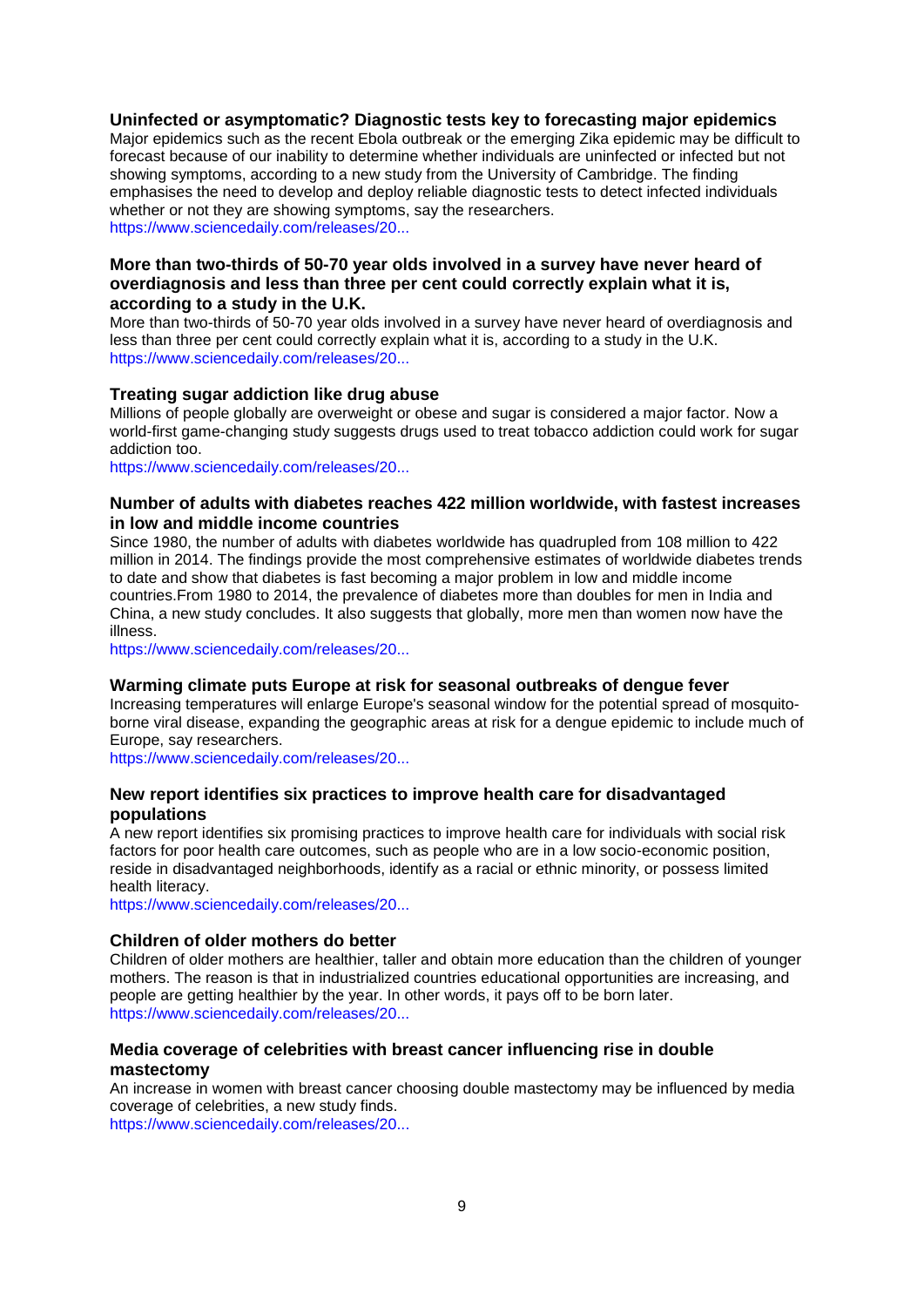## <span id="page-9-0"></span>**Dementia: Diagnosis, behaviour management, ethical issues**

In this scientific advisory report on public health policy, the Superior Health Council of Belgium provides recommendations on the diagnosis of dementia, behaviour management and the ethical issues raised. This report aims at providing professionals with specific recommendations on the diagnosis of dementia, behaviour management and the ethical issues raised. [Go to the full advisory report.](http://www.health.belgium.be/en/advisory-report-8890)

# <span id="page-9-1"></span>**7. Upcoming courses and conferences**

| GOING <sup>OINTERNATIONAL</sup><br>»medicine & health«<br>Education, Training & Career |                                                                                                                                                                                                                                                          | Going International is the first source for finding courses, seminars,<br>congresses and other events in the fields of medicine & health. Going<br>International is Europe's biggest service provider and information<br>platform and serves as an interface between organisers and participants<br>of events. Going International is an official partner of EUPHA. |  |
|----------------------------------------------------------------------------------------|----------------------------------------------------------------------------------------------------------------------------------------------------------------------------------------------------------------------------------------------------------|---------------------------------------------------------------------------------------------------------------------------------------------------------------------------------------------------------------------------------------------------------------------------------------------------------------------------------------------------------------------|--|
| Title:<br>Date / location:<br>Organiser:                                               | ICO                                                                                                                                                                                                                                                      | The XIII International Congress on Obesity (ICO)<br>1 May 2016 - 4 May 2016 / Vancouver, Canada                                                                                                                                                                                                                                                                     |  |
| Title:<br>Organiser:                                                                   | <b>Causal Inference in Observational Studies and Clinical Trials Affected by</b><br><b>Treatment Switching</b><br>Date / location: 3 May 2016 - 6 May 2016 / Tirol, Austria<br>UMIT - University for Health Sciences, Medical Informatics and Technology |                                                                                                                                                                                                                                                                                                                                                                     |  |
| Title:<br>Organiser:                                                                   | Flagship course on health systems strengthening: focus on<br>noncommunicable diseases<br>Date / location: 9 May 2016 - 13 May 2016 / Barcelona, Spain<br>WHO, Regional office for Europe                                                                 |                                                                                                                                                                                                                                                                                                                                                                     |  |
| Title:<br>Organiser:                                                                   | <b>Lifestyles</b><br><b>Public Policy Exchange</b>                                                                                                                                                                                                       | <b>Tackling Childhood Obesity in Europe: Promoting Healthy and Active</b><br>Date / location: 18 May 2016 / Brussels, Belgium                                                                                                                                                                                                                                       |  |
| Title:<br>Organiser:                                                                   | <b>University of Salford</b>                                                                                                                                                                                                                             | mHealth: Taking your Health in Hand Conference<br>Date / location: 19 May 2016 / Manchester, United Kingdom                                                                                                                                                                                                                                                         |  |
| Title:<br>Organiser:<br><b>IUHPE</b>                                                   |                                                                                                                                                                                                                                                          | <b>IUHPE's 22nd World Conference on Health Promotion</b><br>Date / location: 22 May 2016 - 26 May 2016 / Curitiba, Brazil                                                                                                                                                                                                                                           |  |
| Title:<br>Date / location:<br>Organiser:                                               | <b>IFIC</b>                                                                                                                                                                                                                                              | 16th International Conference on Integrated Care<br>23 May 2016 - 25 May 2016 / Barcelona, Spain                                                                                                                                                                                                                                                                    |  |
| Title:<br>Organiser:                                                                   |                                                                                                                                                                                                                                                          | Health policy: from local experience to global patterns and back again<br>Date / location: 23 May 2016 - 25 May 2016 / Jerusalem, Israel<br>The Israel National Institute For Health Policy Research                                                                                                                                                                |  |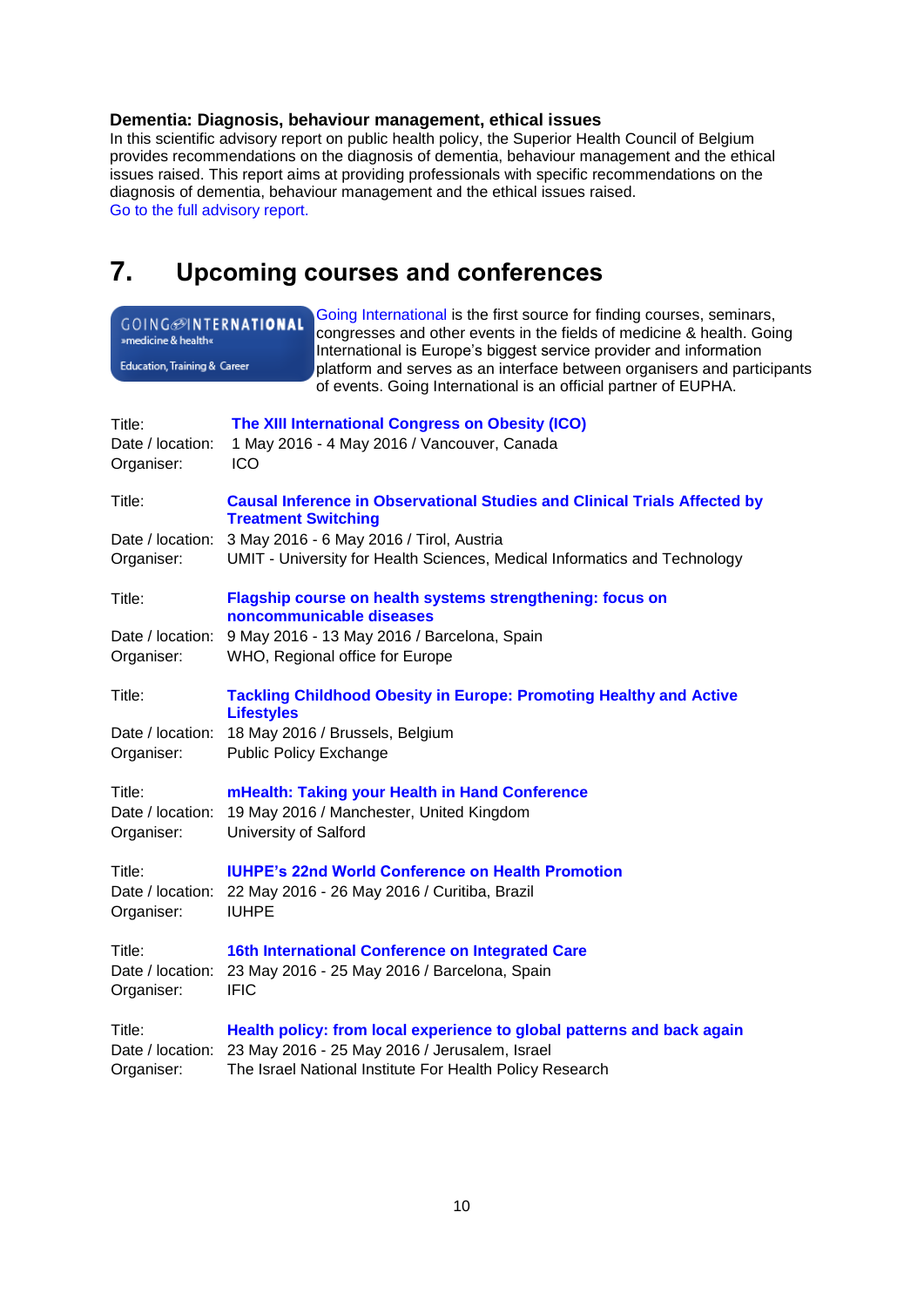| Title:<br>Organiser:                     | <b>SQH Conference - LEAN in Healthcare</b><br>Date / location: 27 May 2016 - 28 May 2016 / Biograd na Moru, Croatia<br>European Society for Quality in Healthcare                                                                   |
|------------------------------------------|-------------------------------------------------------------------------------------------------------------------------------------------------------------------------------------------------------------------------------------|
| Title:<br>Date / location:<br>Organiser: | <b>Building the Future of Health</b><br>1 Jun 2016 - 4 Jun 2016 / Groningen, The Netherlands<br>Building the Future of Health and Healthy Ageing Network Northern Netherlands<br>(HANNN)                                            |
| Title:<br>Organiser:                     | <b>World Congress of Cardiology and Cardiovascular Health 2016</b><br>Date / location: 4 Jun 2016 - 7 Jun 2016 / Mexico City, Mexico<br>World Heart Federation                                                                      |
| Title:<br>Organiser:                     | The VII CONFERENCE ON CHILDHOOD STUDIES: Childhood in Everyday Life<br>Date / location: 6 Jun 2016 - 8 Jun 2016 / Turku, Finland<br>Finnish Society for Childhood Studies and the Child and Youth Research Institute<br><b>CYRI</b> |
| Title:<br>Organiser:                     | <b>Determinants of Unusual and Differential Health Expectancy</b><br>Date / location: 8 Jun 2016 - 10 Jun 2016 / Vienna, Austria<br>28th REVES Meeting                                                                              |
| Title:<br>Organiser:                     | <b>EUCONCIP Final Conference</b><br>Date / location: 8 Jun 2016 - 9 Jun 2016 / Brussels, Belgium<br><b>EUCONCIP</b>                                                                                                                 |
| Title:<br>Organiser:                     | <b>Urban Development for Healthier Cities</b><br>Date / location: 13 Jun 2016 - 14 Jun 2016 / Barcelona, Spain<br><b>EIPA</b>                                                                                                       |
| Title:<br>Organiser:                     | <b>EHMA 2016 Annual Conference "New Models of Care. Reinventing Healthcare:</b><br>Why, What, How"<br>Date / location: 14 Jun 2016 - 16 Jun 2016 / Porto, Portugal<br><b>EHMA</b>                                                   |
| Title:<br>Date / location:<br>Organiser: | Summer School on Science in Society related issues in Pandemics - Second<br>edition<br>15 Jun 2016 - 17 Jun 2016 / Rome, Italy<br><b>ASSET</b>                                                                                      |
| Title:<br>Organiser:                     | ARNA Final Conference 2016: Towards a more prudent use of antibiotics in<br>the European Union<br>Date / location: 17 Jun 2016 / Utrecht, The Netherlands<br>NIVEL, University of Antwerp                                           |
| Title:                                   | 15th Annual International Conference on Health Economics, Management and<br><b>Policy</b>                                                                                                                                           |
| Organiser:                               | Date / location: 20 Jun 2016 - 23 Jun 2016 / Athens, Greece<br>The Athens Institute for Education and Research (ATINER)                                                                                                             |
| Title:                                   | 8th Nordic Health Promotion Research Conference<br>Date / location: 20 Jun 2016 - 22 Jun 2016 / Jyvaskyla, Finland                                                                                                                  |
| Title:                                   | The Summer Course on Global Health and Health Diplomacy                                                                                                                                                                             |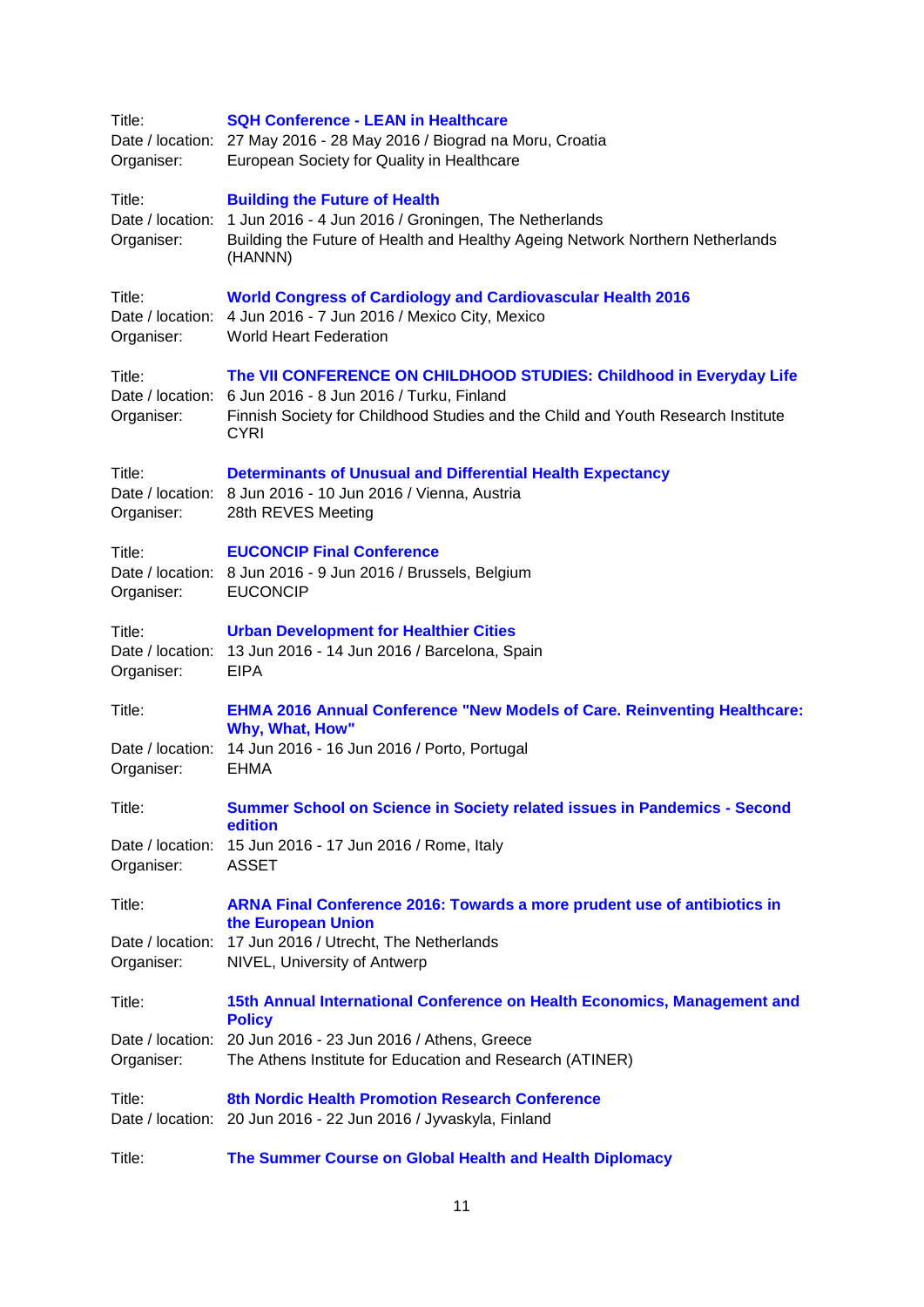| Organiser:                               | Date / location: 20 Jun 2016 - 24 Jun 2016 / Lisbon, Portugal<br>Lisbon Institute of Global Mental Health                                                                                                                                                       |
|------------------------------------------|-----------------------------------------------------------------------------------------------------------------------------------------------------------------------------------------------------------------------------------------------------------------|
| Title:<br>Date / location:<br>Organiser: | 6th European Conference on Migrant and Ethnic Minority Health<br>23 Jun 2016 - 25 Jun 2016 / Oslo, Norway<br>The Norwegian Center for Minority Health Research and EUPHA section on Migrant<br>and Ethnic Minority Health                                       |
| Title:<br>Organiser:                     | <b>Summerschool on Health Law and Ethics 2016</b><br>Date / location: 30 Jun 2016 - 8 Jul 2016 / Rotterdam, The Netherlands<br><b>Erasmus University Rotterdam</b>                                                                                              |
| Title:<br>Date / location:<br>Organiser: | 5th Annual International Festival of Public Health<br>1 Jul 2016 / Manchester, United Kingdom<br>Manchester Urban Collaboration on Health                                                                                                                       |
| Title:                                   | 2016 Summer Course on Assessing Public Health in Emergency Situations<br>(APHES)                                                                                                                                                                                |
| Organiser:                               | Date / location: 4 Jul 2016 - 15 Jul 2016 / Brussels, Belgium<br>Centre for Research on the Epidemiology of Disasters (CRED) at the Université<br>catholique de Louvain                                                                                         |
| Title:<br>Organiser:                     | <b>Economics of Health Inequality</b><br>Date / location: 4 Jul 2016 - 8 Jul 2016 / Rotterdam, The Netherlands<br>Rotterdam Summers School Platform                                                                                                             |
| Title:<br>Organiser:                     | <b>Observary Venice Summer School 2016</b><br>Date / location: 24 Jul 2016 - 30 Jul 2016 / Island of San Servolo<br>European Observatory on Health Systems and Policies                                                                                         |
| Title:<br>Organiser:                     | 2nd Annual International Conference on Public Health<br>Date / location: 28 Jul 2016 - 29 Jul 2016 / Colombo, Sri Lanka<br><b>ICOPH</b>                                                                                                                         |
| Title:                                   | The 25th ETC-PHHP residential Summercourse: "Health and Place,<br><b>Connecting People, Environment and Health</b>                                                                                                                                              |
| Organiser:                               | Date / location: 31 Jul 2016 - 13 Aug 2016 / Wageningen, Netherlands<br>Health and Society group, Wageningen University                                                                                                                                         |
| Title:<br>Date / location:<br>Organiser: | 28th Annual International Society for Environmental Epidemiology Conference<br>1 Sep 2016 - 4 Sep 2016 / Rome, Italy<br>The Department of Epidemiology, Lazio Regional Health Service, Rome - ASL<br>Roma E - and the Italian Epidemiological Association - AIE |
| Title:<br>Date / location:<br>Organiser: | <b>Cross-cutting Informal Care and Professional Primary Care</b><br>5 Sep 2016 - 6 Sep 2016 / Riga, Latvia<br>European Forum for Primary Care                                                                                                                   |
| Title:                                   | Introduction to Mathematical Models of the EPIDEMIOLOGY and CONTROL OF<br><b>INFECTIOUS DISEASES Short Course for Professionals</b>                                                                                                                             |
| Date / location:<br>Organiser:           | 12 Sep 2016 - 23 Sep 2016 / London, United Kingdom<br>Imperial College Department of Infectious Disease Epidemiolog                                                                                                                                             |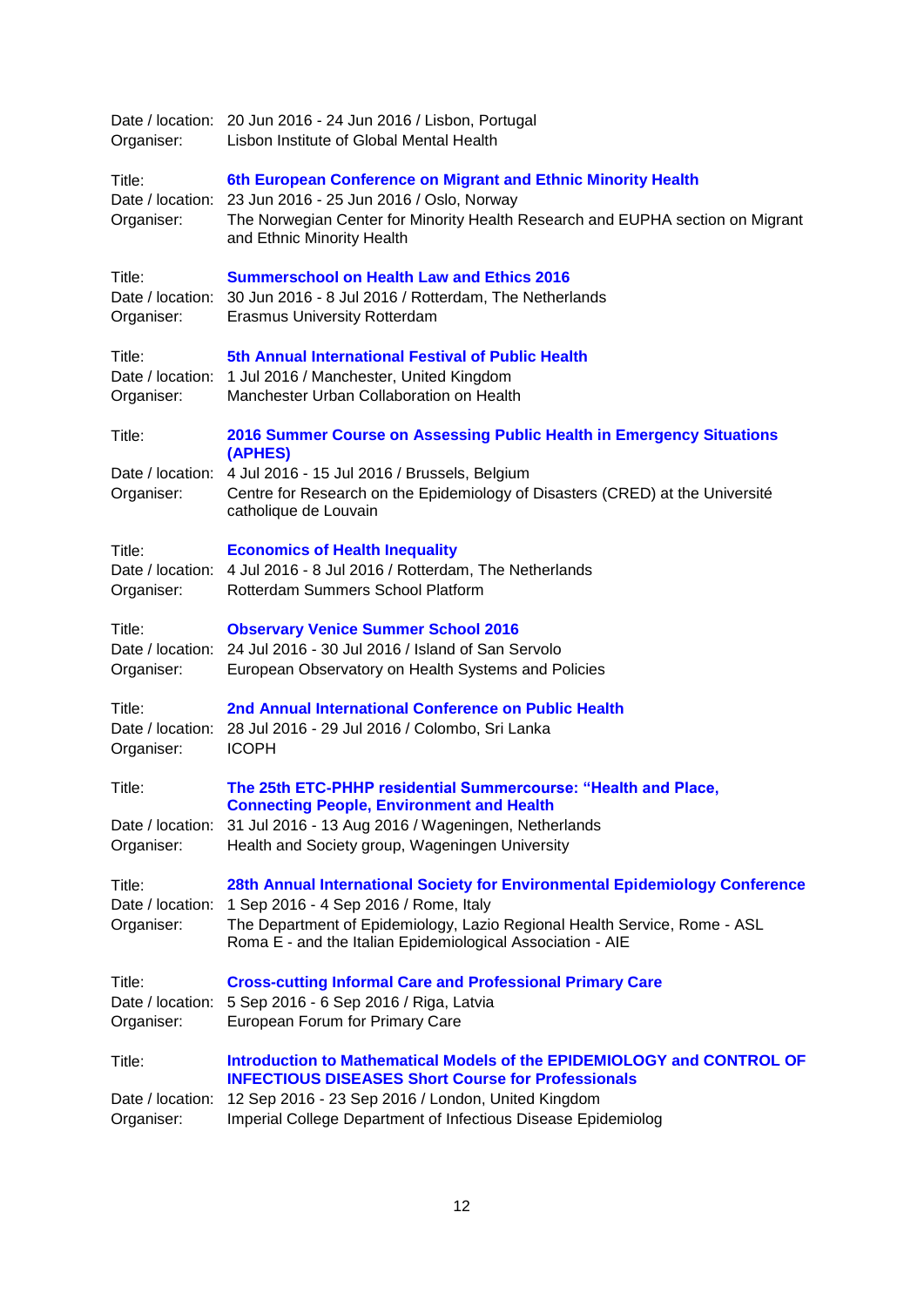| Title:               | The 8th International Conference on Children's Health and the Environment                                                                                                                       |
|----------------------|-------------------------------------------------------------------------------------------------------------------------------------------------------------------------------------------------|
| Date / location:     | 14 Sep 2016 - 16 Sep 2016 / Barcelona, Spain                                                                                                                                                    |
| Title:               | 12th World Conference on Injury prevention and safety promotion (from<br>research to implementation)                                                                                            |
| Date / location:     | 18 Sep 2016 - 21 Sep 2016 / Tampere, Finland                                                                                                                                                    |
| Organiser:           | National Institute for Health and Welfare                                                                                                                                                       |
| Title:               | <b>Summer School: Spatial Epidemiology, Climate and Health -</b>                                                                                                                                |
| Date / location:     | 26 Sep 2016 - 30 Sep 2016 / Bielefeld, Germany                                                                                                                                                  |
| Organiser:           | University of Bielefeld                                                                                                                                                                         |
| Title:               | 4th International Conference on Responsible Use of Antibiotics in Animals                                                                                                                       |
| Date / location:     | 26 Sep 2016 - 28 Sep 2016 / The Hague, The Netherlands                                                                                                                                          |
| Organiser:           | Integration of animal human and environmental health                                                                                                                                            |
| Title:<br>Organiser: | The Third International Conference on Law Enforcement and Public Health<br>Date / location: 2 Oct 2016 - 5 Oct 2016 / Amsterdam, The Netherlands<br>Centre of Law Enforcement and Public Health |
| Title:               | The International Nutrition and Diagnostics Conference - INDC 2016                                                                                                                              |
| Date / location:     | 3 Oct 2016 - 6 Oct 2016 / Prague, Czech Republic                                                                                                                                                |
| Organiser:           | <b>INDC</b>                                                                                                                                                                                     |
| Title:               | Healthy aging at the crossroads: challenges and need for further action                                                                                                                         |
| Date / location:     | 30 Nov 2016 - 2 Dec 2016 / Istanbul, Turkey                                                                                                                                                     |
| Organiser:           | The Healthy Community Association                                                                                                                                                               |
| Title:               | <b>One Health EcoHealth 2016</b>                                                                                                                                                                |
| Date / location:     | 4 Dec 2016 - 7 Dec 2016 / Melbourne, Australia                                                                                                                                                  |
| Organiser:           | International Association for Ecology and Health                                                                                                                                                |

## <span id="page-12-0"></span>**8. Interesting publications**

**The effects of maximising the UK's tobacco control score on inequalities in smoking prevalence and premature coronary heart disease mortality: a modelling study** [http://bmcpublichealth.biomedcentral.com...](http://bmcpublichealth.biomedcentral.com/articles/10.1186/s12889-016-2962-8)

**Prevalence and clinical characteristics of metabolically healthy obese individuals and other obese/non-obese metabolic phenotypes in a working population: results from the Icaria study** [http://bmcpublichealth.biomedcentral.com...](http://bmcpublichealth.biomedcentral.com/articles/10.1186/s12889-016-2921-4)

**Understanding the impact of area-based interventions on area safety in deprived areas: realist evaluation of a neighbour nuisance intervention in Arnhem, the Netherlands** [http://bmcpublichealth.biomedcentral.com...](http://bmcpublichealth.biomedcentral.com/articles/10.1186/s12889-016-2905-4)

**Decline in physical activity during adolescence is not associated with changes in mental health** [http://bmcpublichealth.biomedcentral.com...](http://bmcpublichealth.biomedcentral.com/articles/10.1186/s12889-016-2983-3)

**The effect of adherence to statin therapy on cardiovascular mortality: quantification of unmeasured bias using falsification end-points** [http://bmcpublichealth.biomedcentral.com...](http://bmcpublichealth.biomedcentral.com/articles/10.1186/s12889-016-2986-0)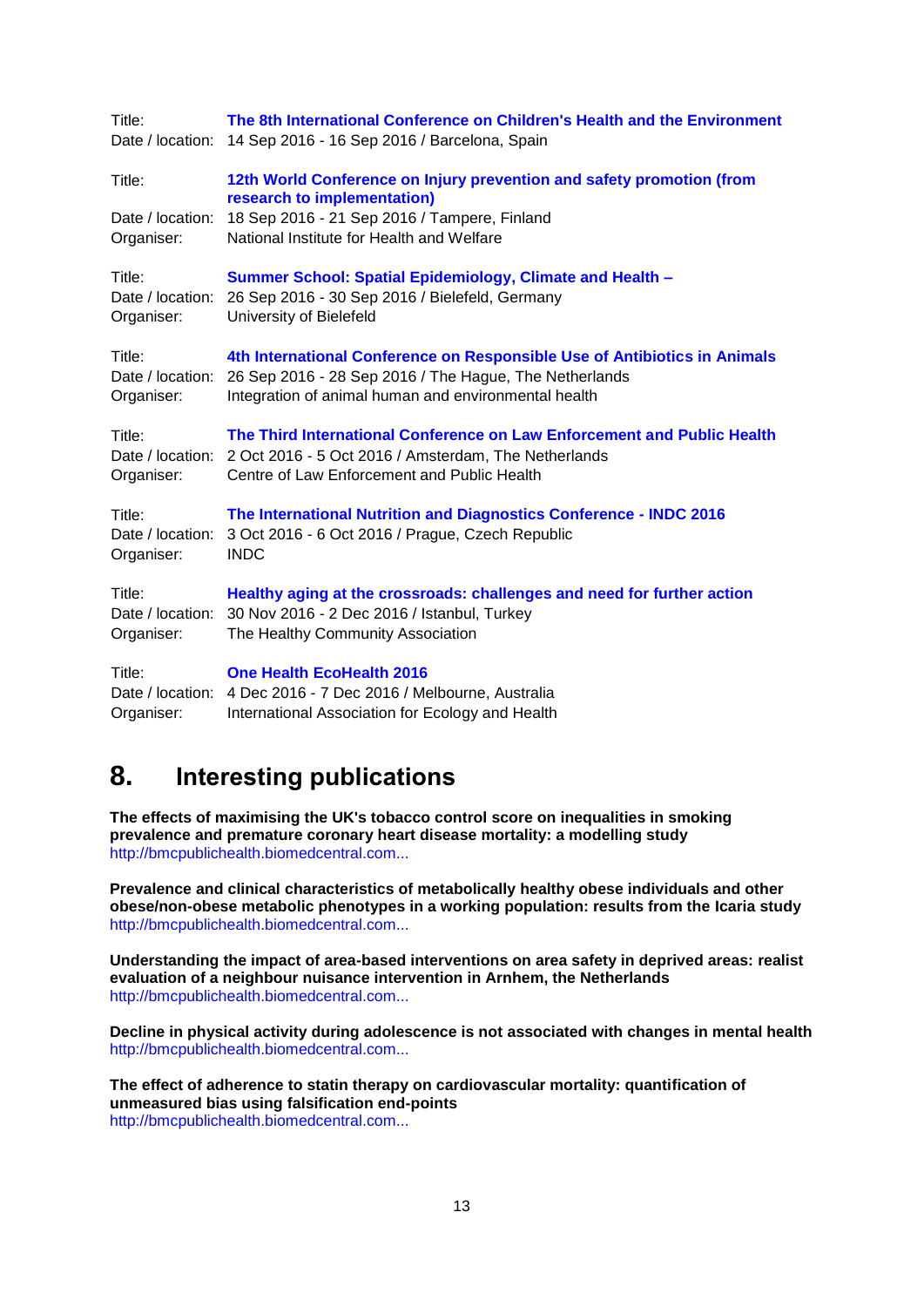**Is there a U-shaped relationship between physical activity in leisure time and risk of chronic low back pain? A follow-up in the HUNT Study** [http://bmcpublichealth.biomedcentral.com...](http://bmcpublichealth.biomedcentral.com/articles/10.1186/s12889-016-2970-8)

**Health professionals' perceptions of the barriers and facilitators to providing smoking cessation advice to women in pregnancy and during the post-partum period: a systematic review of qualitative res**

[http://bmcpublichealth.biomedcentral.com...](http://bmcpublichealth.biomedcentral.com/articles/10.1186/s12889-016-2961-9)

**Relationship between e-cigarette point of sale recall and e-cigarette use in secondary school children: a cross-sectional study**

[http://bmcpublichealth.biomedcentral.com...](http://bmcpublichealth.biomedcentral.com/articles/10.1186/s12889-016-2968-2)

**Execution of a participatory supportive return to work program within the Dutch social security sector: a qualitative evaluation of stakeholders' perceptions** [http://bmcpublichealth.biomedcentral.com...](http://bmcpublichealth.biomedcentral.com/articles/10.1186/s12889-016-2997-x)

**Write, draw, show, and tell: a child-centred dual methodology to explore perceptions of out-ofschool physical activity**

[http://bmcpublichealth.biomedcentral.com...](http://bmcpublichealth.biomedcentral.com/articles/10.1186/s12889-016-3005-1)

**Factors associated with secondhand smoke exposure in different settings: Results from the German Health Update (GEDA) 2012** [http://bmcpublichealth.biomedcentral.com...](http://bmcpublichealth.biomedcentral.com/articles/10.1186/s12889-016-3007-z)

**Walkability around primary schools and area deprivation across Scotland** [http://bmcpublichealth.biomedcentral.com...](http://bmcpublichealth.biomedcentral.com/articles/10.1186/s12889-016-2994-0)

**Europeanisation of health systems: a qualitative study of domestic actors in a small state** [http://bmcpublichealth.biomedcentral.com...](http://bmcpublichealth.biomedcentral.com/articles/10.1186/s12889-016-2909-0)

**Cost-effectiveness of providing patients with information on managing mild low-back symptoms in an occupational health setting** [http://bmcpublichealth.biomedcentral.com...](http://bmcpublichealth.biomedcentral.com/articles/10.1186/s12889-016-2974-4)

**Generating and predicting high quality action plans to facilitate physical activity and fruit and vegetable consumption: results from an experimental arm of a randomised controlled trial** [http://bmcpublichealth.biomedcentral.com...](http://bmcpublichealth.biomedcentral.com/articles/10.1186/s12889-016-2975-3)

**Objectively measured sedentary behavior and physical activity of Finnish 7- to 14-year-old children- associations with perceived health status: a cross-sectional study** [http://bmcpublichealth.biomedcentral.com...](http://bmcpublichealth.biomedcentral.com/articles/10.1186/s12889-016-3006-0)

**Labour market trajectories following sickness absence due to self-reported all cause morbidity--a longitudinal study** [http://bmcpublichealth.biomedcentral.com...](http://bmcpublichealth.biomedcentral.com/articles/10.1186/s12889-016-3017-x)

**Objectively measured physical activity levels and sedentary time in 7-9-year-old Estonian schoolchildren: independent associations with body composition parameters** [http://bmcpublichealth.biomedcentral.com...](http://bmcpublichealth.biomedcentral.com/articles/10.1186/s12889-016-3000-6)

**Effort-reward imbalance and perceived quality of patient care: a cross-sectional study among physicians in Germany**

[http://bmcpublichealth.biomedcentral.com...](http://bmcpublichealth.biomedcentral.com/articles/10.1186/s12889-016-3016-y)

**Do children report differently from their parents and from observed data? Cross-sectional data on fruit, water, sugar-sweetened beverages and break-time foods** [http://bmcpublichealth.biomedcentral.com...](http://bmcpublichealth.biomedcentral.com/articles/10.1186/s12889-016-2963-7)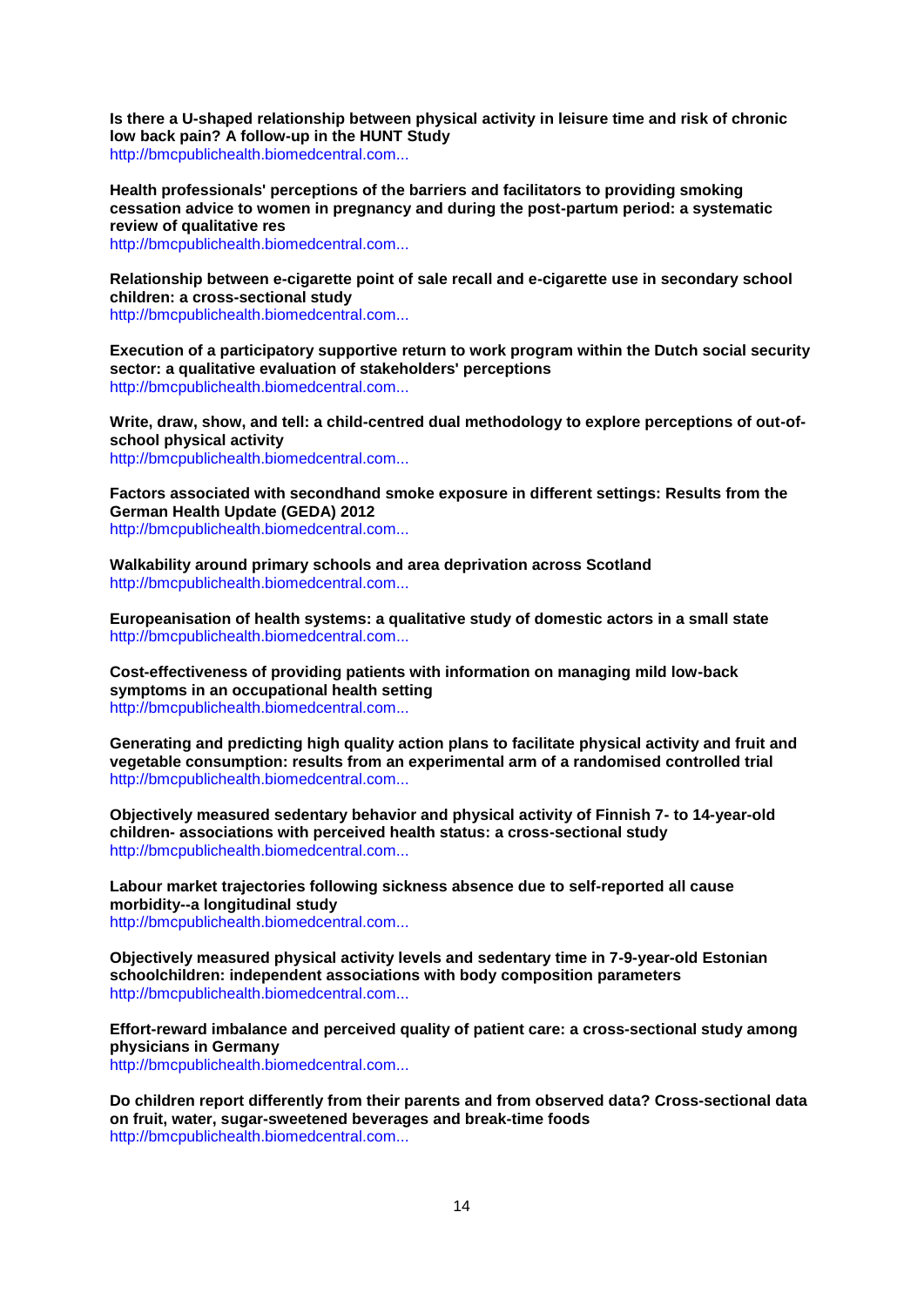**The ethnic gap in mobility: a comparison of Russian, Somali and Kurdish origin migrants and the general Finnish population**

[http://bmcpublichealth.biomedcentral.com...](http://bmcpublichealth.biomedcentral.com/articles/10.1186/s12889-016-2993-1)

### **Health workforce development in Europe: a matrix for comparing trajectories of change in the professions**

Pavolini, E., Kuhlmann, E. (2016) *Health Policy*, online first,<http://dx.doi.org/10.1016/j.healthpol.2016.03.002>

## <span id="page-14-0"></span>**9. European Commission news**

**Disruptive Innovation. Considerations for health and health care in Europe - Final opinion**  European Commission's Expert Panel on effective ways of investing in health (EXPH) published an interesting report on the implications of 'disruptive innovation' for health and health care in Europe. The Expert Panel understands "disruptive innovation" in health care as a type of innovation that creates new networks and new organisational cultures involving new players, and that has the potential to improve health outcomes and the value of health care. This innovation displaces older systems and ways of doing things. Walter Ricciardi, EUPHA Past President, acted as Rapporteur of the EXPH Working Group.

Disruptive Innovation. Considerations for health and health care in Europe - Final opinion [http://ec.europa.eu/health/expert\\_panel/...](http://ec.europa.eu/health/expert_panel/opinions/docs/012_disruptive_innovation_en.pdf)

#### **Antimicrobial Resistance**

[Preparation of EU guidelines on prudent use of antimicrobials in human health -](http://ec.europa.eu/dgs/health_food-safety/amr/docs/ev_20160525_ag_en.pdf) meeting of Member [States and Stakeholders \(25 May 2016\)](http://ec.europa.eu/dgs/health_food-safety/amr/docs/ev_20160525_ag_en.pdf) Agenda

## **Blood, tissues and organs**

[Mapping of More Stringent Blood Donor Testing Requirements -](http://ec.europa.eu/health/blood_tissues_organs/key_documents/testing_blooddonors_mapping/index_en.htm) Mapping Exercise 2015

#### **European Reference Networks**

[New information on the endorsement procedure for potential ERN candidates re Malta, Spain,](http://ec.europa.eu/health/ern/board_member_states/index_en.htm)  [Germany, Finland, the Netherlands, and Norway](http://ec.europa.eu/health/ern/board_member_states/index_en.htm) ERN - [Frequently Asked Questions updated with information on the call for proposals](http://ec.europa.eu/health/ern/implementation/faq_en.htm#fragment0) [Call for European Reference Network -](http://ec.europa.eu/health/ern/events/ev_20160407_en.htm) Info Day (7 April 2016) Presentations

## **Expert Panel on effective ways of investing in health**

[Disruptive Innovation. Considerations for health and health care in Europe -](http://ec.europa.eu/health/expert_panel/opinions/docs/012_disruptive_innovation_en.pdf) Final opinion

#### **Health and the Investment Plan**

[EFSI project example in health: Grifols Bioscience RandD](http://ec.europa.eu/health/investment_plan/docs/grifols_factsheet_en.pdf)

#### **Health-EU Newsletter**

["Towards better prevention and management of diabetes -](http://ec.europa.eu/health/newsletter/172/newsletter_en.htm) The Joint Action CHRODIS" Editorial by by Marina Maggini (National Institute of Health, Rome, Italy) and Jelka Zaletel (National Institute of Public Health, Ljubljana, Slovenia)

#### **Health indicators**

[Indicator on disease-specific mortality for 25 diseases groups by sex updated with 2013 data](http://ec.europa.eu/health/indicators/echi/list/index_en.htm#id2) [Indicator on equity of access to health care services by sex, age, educational and income level](http://ec.europa.eu/health/indicators/echi/list/index_en.htm#id4) Updated with 2014 data (ECHI 80)

[Indicator on equity of access to dental care services by sex, age, educational and income level](http://ec.europa.eu/health/indicators/echi/list/index_en.htm#id4) Updated with 2014 data

[Indicator on long-term activity limitations by sex, age and educational level updated with 2014 data](http://ec.europa.eu/health/indicators/echi/list/index_en.htm#id2)  [\(ECHI 35\)](http://ec.europa.eu/health/indicators/echi/list/index_en.htm#id2)

#### **Health systems performance assessment**

[5th meeting of the Expert Group on Health Systems Performance Assessment \(HSPA\)](http://ec.europa.eu/health/systems_performance_assessment/docs/ev_20151204_mi_en.pdf) Minutes of the meeting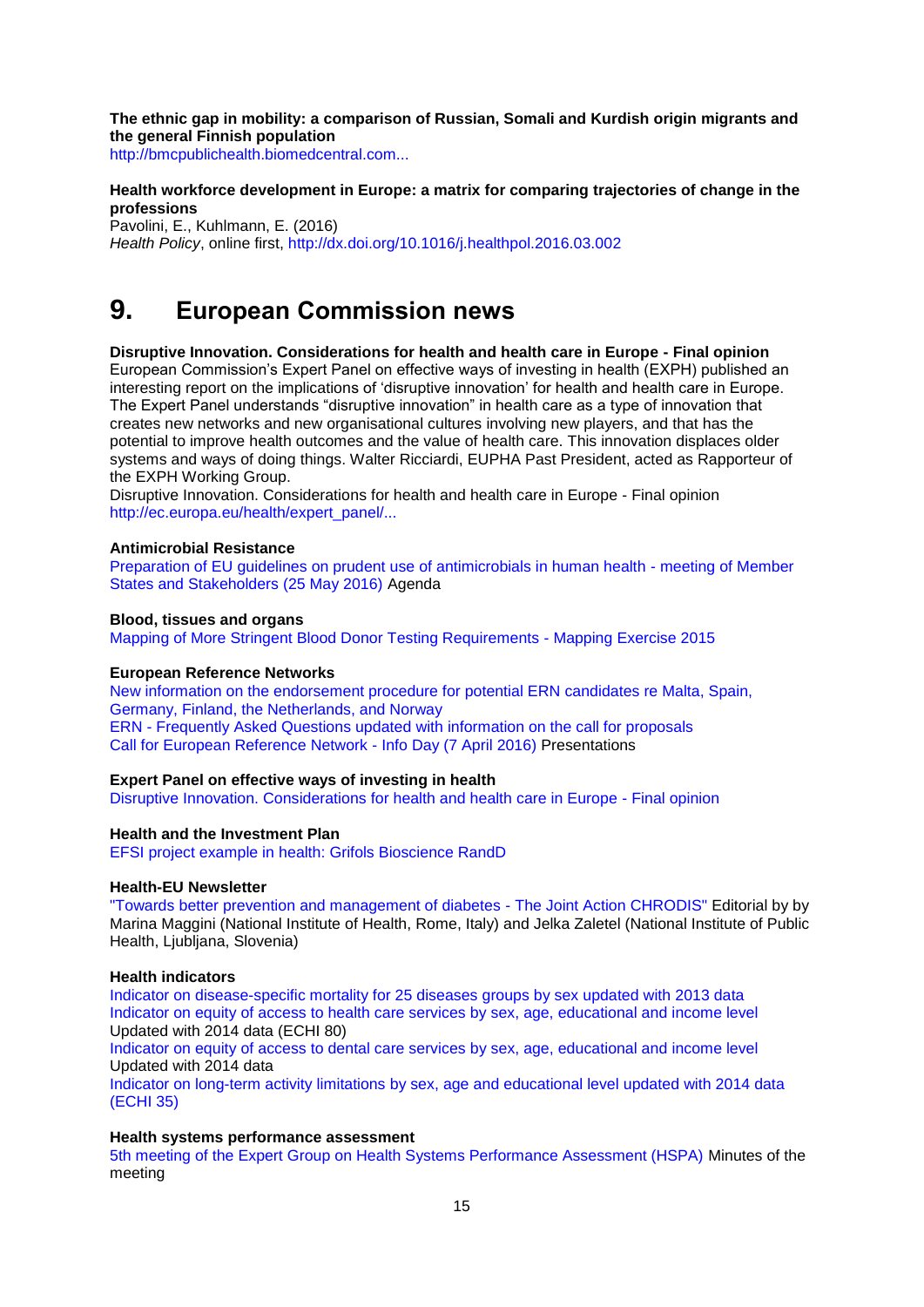#### **Health technology assessment**

[Cooperation between regulators and HTA bodies creates synergies](http://www.ema.europa.eu/ema/index.jsp?curl=pages/news_and_events/news/2016/04/news_detail_002510.jspandmid=WC0b01ac058004d5c1) ΕΜΑ and EUnetHTA publish outcome of joint 2012-2015 work plan

#### **Health workforce**

[Closing event: Joint Action on Health workforce planning and forecasting \(3-4 May, Mons, Belgium\)](http://ec.europa.eu/health/workforce/events/ev_20160503_en.htm) ["Optimising the Continuous Professional Development of Health Professionals" \(Brussels, 11 February](http://ec.europa.eu/health/workforce/events/ev_20160211_en.htm)  [2016\)](http://ec.europa.eu/health/workforce/events/ev_20160211_en.htm) Workshop report

#### **Major and chronic diseases**

[Conference: "Towards better prevention and management of chronic diseases", 21 April, Brussels](http://ec.europa.eu/dgs/health_food-safety/dyna/enews/enews.cfm?al_id=1682) [World Health Day: Commissioner for Health and Food Safety Vytenis Andriukaitis highlights the](http://europa.eu/rapid/press-release_STATEMENT-16-1282_en.htm)  [Potential for the Prevention of Diabetes](http://europa.eu/rapid/press-release_STATEMENT-16-1282_en.htm)

#### **Nutrition and physical activity**

[In Spain 'We love eating' from local markets –](http://ec.europa.eu/health/nutrition_physical_activity/projects/ep_funded_projects_en.htm#fragment1) Granollers' sent kids to [High level group on nutrition and physical activity \(6 April 2016\)](http://ec.europa.eu/health/nutrition_physical_activity/events/ev_20160406_en.htm) Presentations [Joint meeting of the High Level Group on Nutrition and Physical Activity and the Platform for Action on](http://ec.europa.eu/health/nutrition_physical_activity/events/ev_201604062_en.htm)  [Diet, Physical Activity and Health](http://ec.europa.eu/health/nutrition_physical_activity/events/ev_201604062_en.htm) Presentations [Diet, physical activity and health -](http://ec.europa.eu/health/nutrition_physical_activity/events/ev_20160407_en.htm) a European platform for action Presentations

#### **Preparedness and response**

[Audio conference of the HSC on vaccine shortages and AMR \(15 April 2016\)](http://ec.europa.eu/health/preparedness_response/docs/ev_20160415_flash_en.pdf) Flash report [Germany becomes the 24th EU country to sign the Joint Procurement Agreement to procure medical](http://ec.europa.eu/health/preparedness_response/joint_procurement/jpa_signature_en.htm)  [countermeasures](http://ec.europa.eu/health/preparedness_response/joint_procurement/jpa_signature_en.htm) [High-Level Conference on Global Health Security \(22-23 March 2016, Lyon, France\)](http://ec.europa.eu/health/preparedness_response/docs/ev_20160322_flash_en.pdf) Flash report

#### **Social determinants and health inequalities**

[Health Inequity Pilot Project will help understand health inequalities related to alcohol consumption,](http://ec.europa.eu/health/social_determinants/projects/ep_funded_projects_en.htm#fragment1)  [nutrition and physical](http://ec.europa.eu/health/social_determinants/projects/ep_funded_projects_en.htm#fragment1) activity better

#### **Tobacco**

[Commission Implementing Decision \(EU\) 2016/586 of 14 April 2016 on technical standards for the](http://ec.europa.eu/health/tobacco/key_documents/index_en.htm#anchor0)  [refill mechanism of electronic cigarettes](http://ec.europa.eu/health/tobacco/key_documents/index_en.htm#anchor0)

## <span id="page-15-0"></span>**10. European Centre for Disease Prevention and Control news**

## **Eurosurveillance, Volume 21, Issue 16, 21 April 2016**

## **In this issue:**

Systematic review comparing influenza vaccine effectiveness mid and end season results

### EDITORIAL

Importance of timely monitoring of seasonal influenza vaccine effectiveness <http://www.eurosurveillance.org/ViewArticle.aspx?ArticleId=22454>

#### RAPID COMMUNICATION

Zika virus detection in cerebrospinal fluid from two patients with encephalopathy, Martinique, February 2016

<http://www.eurosurveillance.org/ViewArticle.aspx?ArticleId=21452>

High specificity of a novel Zika virus ELISA in European patients after exposure to different flaviviruses <http://www.eurosurveillance.org/ViewArticle.aspx?ArticleId=21450>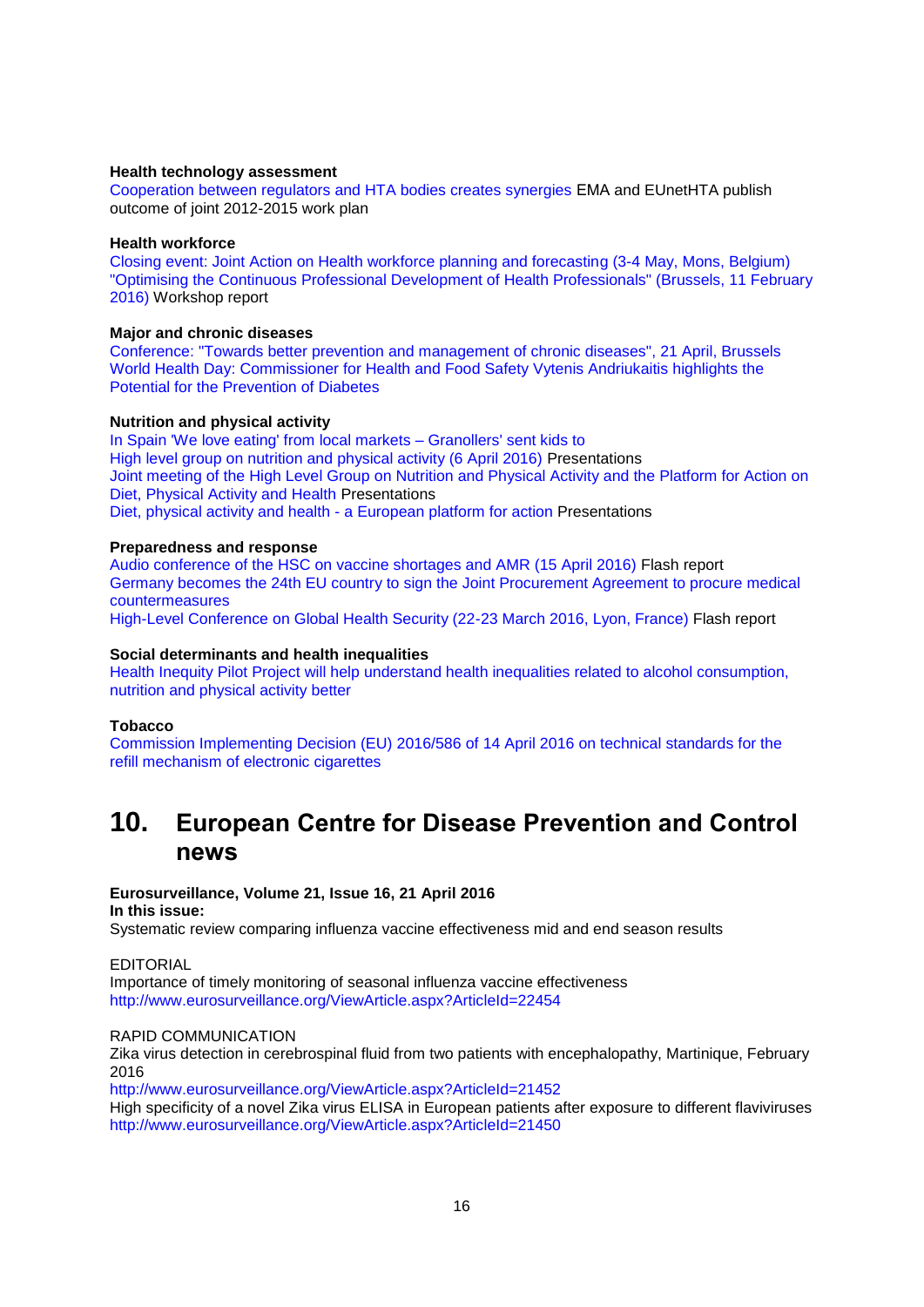#### RESEARCH ARTICLE

I-MOVE multicentre case–control study 2010/11 to 2014/15: Is there within-season waning of influenza type/subtype vaccine effectiveness with increasing time since vaccination? <http://www.eurosurveillance.org/ViewArticle.aspx?ArticleId=21448>

#### SURVEILLANCE AND OUTBREAK REPORT

Pandemic vaccination strategies and influenza severe outcomes during the influenza A(H1N1)pdm09 pandemic and the post-pandemic influenza season: the Nordic experience <http://www.eurosurveillance.org/ViewArticle.aspx?ArticleId=21454>

#### SYSTEMATIC REVIEW

Concordance of interim and final estimates of influenza vaccine effectiveness: a systematic review <http://www.eurosurveillance.org/ViewArticle.aspx?ArticleId=21449>

#### REVIEW ARTICLE

Lessons learnt to keep Europe polio-free: a review of outbreaks in the European Union, European Economic Area, and candidate countries, 1973 to 2013 <http://www.eurosurveillance.org/ViewArticle.aspx?ArticleId=22455>

#### **NEWS**

European Scientific Conference on Applied Infectious Disease Epidemiology (ESCAIDE) 2016 – registration and call for abstracts now open <http://www.eurosurveillance.org/ViewArticle.aspx?ArticleId=21451>

European Union SHIPSAN ACT Joint Action publishes interim guidance on maritime transport and Zika virus disease

<http://www.eurosurveillance.org/ViewArticle.aspx?ArticleId=21453>

#### **Eurosurveillance, Volume 21, Issue 15, 14 April 2016 In this issue:**

Special issue on impact of anthropogenic changes to water on human pathogens

Five articles exemplifying effects of anthropogenic changes to water on epidemiology of human infectious disease

#### EDITORIAL

A note from the editors: impact of anthropogenic changes to water on human pathogens <http://www.eurosurveillance.org/ViewArticle.aspx?ArticleId=21447>

#### RAPID COMMUNICATION

Assessing the potential risk of Zika virus epidemics in temperate areas with established *Aedes albopictus* populations <http://www.eurosurveillance.org/ViewArticle.aspx?ArticleId=21446>

#### SURVEILLANCE REPORT

Outbreak of unusual *Salmonella enterica* serovar Typhimurium monophasic variant 1,4 [5],12:i:-, Italy, June 2013 to September 2014

<http://www.eurosurveillance.org/ViewArticle.aspx?ArticleId=21439>

#### RESEARCH ARTICLES

Carbapenem-resistant isolates of *Acinetobacter baumannii* in a municipal wastewater treatment plant, Croatia, 2014

<http://www.eurosurveillance.org/ViewArticle.aspx?ArticleId=21440>

Testing for viral material in water of public bathing areas of the Danube during summer, Vojvodina, Serbia, 2014

<http://www.eurosurveillance.org/ViewArticle.aspx?ArticleId=21441>

Environmental surveillance of viruses by tangential flow filtration and metagenomic reconstruction <http://www.eurosurveillance.org/ViewArticle.aspx?ArticleId=21438>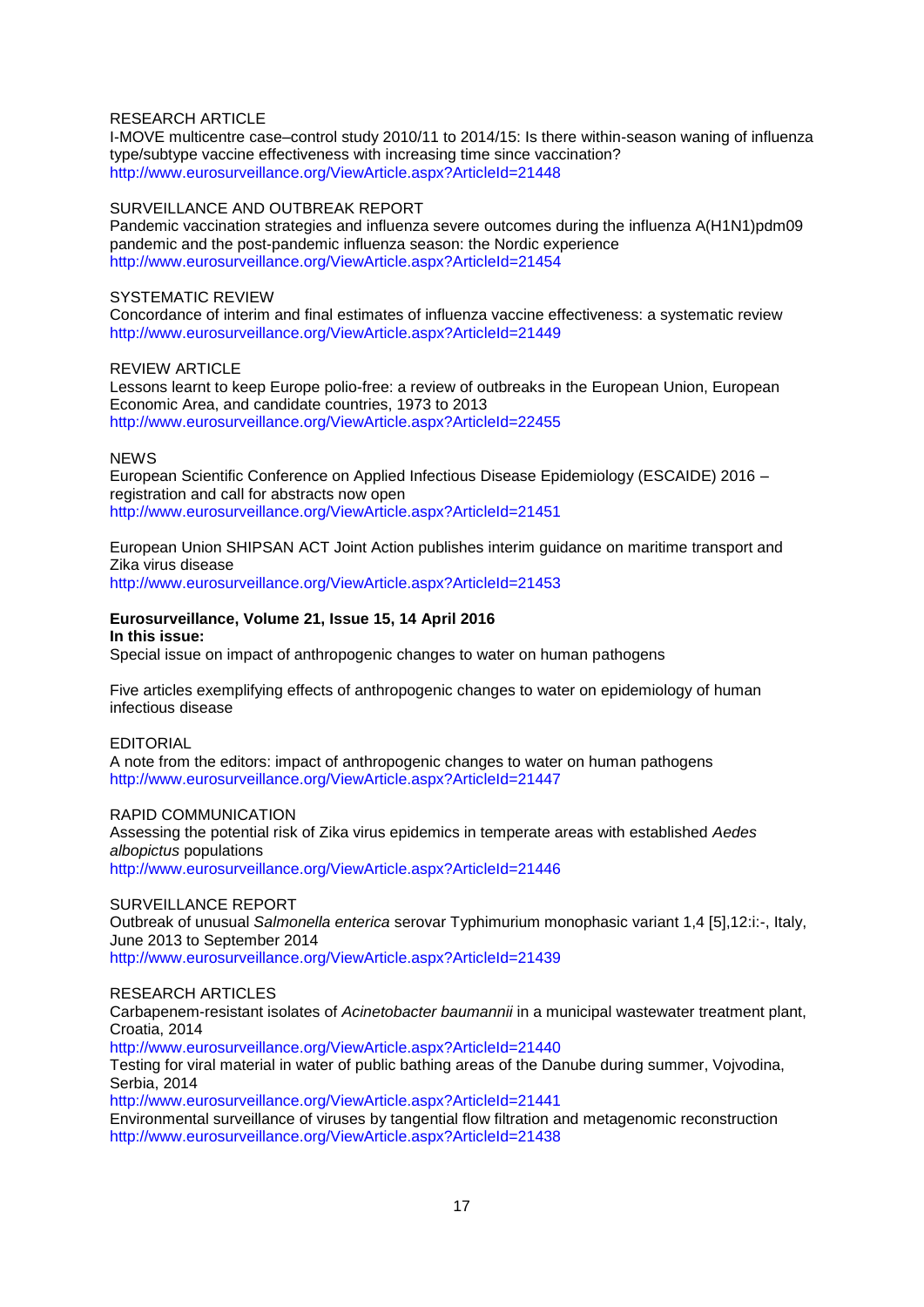#### REVIEW ARTICLE

*Vibrio cholerae* non-O1 bacteraemia: description of three cases in the Netherlands and a literature review

<http://www.eurosurveillance.org/ViewArticle.aspx?ArticleId=21442>

#### LETTERS

Letter to the editor: Importance of serum bactericidal activity for estimating the breadth of protection for new meningococcal vaccines

<http://www.eurosurveillance.org/ViewArticle.aspx?ArticleId=21444> Authors' response: Meningococcal vaccine antigen diversity in global databases <http://www.eurosurveillance.org/ViewArticle.aspx?ArticleId=21445>

## **MISCELLANEOUS**

Job vacancies at the European Centre for Disease Prevention and Control <http://www.eurosurveillance.org/ViewArticle.aspx?ArticleId=21443>

#### **Eurosurveillance, Volume 21, Issue 14, 7 April 2016 In this issue:**

Slovenian adverse events surveillance data provide reassurance for safety of school-based HPV vaccination programme

### RAPID COMMUNICATIONS

Influenza vaccine effectiveness in adults 65 years and older, Denmark, 2015/16 – a rapid epidemiological and virological assessment <http://www.eurosurveillance.org/ViewArticle.aspx?ArticleId=21435>

#### RESEARCH ARTICLES

Adverse events following school-based vaccination of girls with quadrivalent human papillomavirus vaccine in Slovenia, 2009 to 2013

<http://www.eurosurveillance.org/ViewArticle.aspx?ArticleId=21434> Direct, indirect and total effects of 13-valent pneumococcal conjugate vaccination on invasive pneumococcal disease in children in Navarra, Spain, 2001 to 2014: cohort and case–control study <http://www.eurosurveillance.org/ViewArticle.aspx?ArticleId=21432>

## **PERSPECTIVES**

Risk communication as a core public health competence in infectious disease management: Development of the ECDC training curriculum and programme <http://www.eurosurveillance.org/ViewArticle.aspx?ArticleId=21436>

**MISCELLANEOUS** In the national epidemiological bulletins – a selection from current issues <http://www.eurosurveillance.org/ViewArticle.aspx?ArticleId=21437> ECDC's latest publications <http://www.eurosurveillance.org/ViewArticle.aspx?ArticleId=21433>

## <span id="page-17-0"></span>**11. WHO news**

#### NEW PUBLICATIONS ISSUED BY WHO – APRIL 2016 [Global Report on Diabetes](http://apps.who.int/bookorders/anglais/detart1.jsp?codlan=1&codcol=15&codcch=913)

This first WHO Global report on diabetes underscores the enormous scale of the diabetes problem, and also the potential to reverse current trends. The political basis for concerted action to address diabetes is there, woven into the Sustainable Development Goals, the United Nations Political Declaration on NCDs, and the WHO NCD Global Action Plan. Where built upon, these foundations will catalyse action by all.

[Interagency List of Medical Devices for Essential Interventions for Reproductive, Maternal, Newborn](http://apps.who.int/bookorders/anglais/detart1.jsp?codlan=1&codcol=93&codcch=330)  [and Child Health](http://apps.who.int/bookorders/anglais/detart1.jsp?codlan=1&codcol=93&codcch=330)

The objective of this project was to list the medical devices required to provide the essential